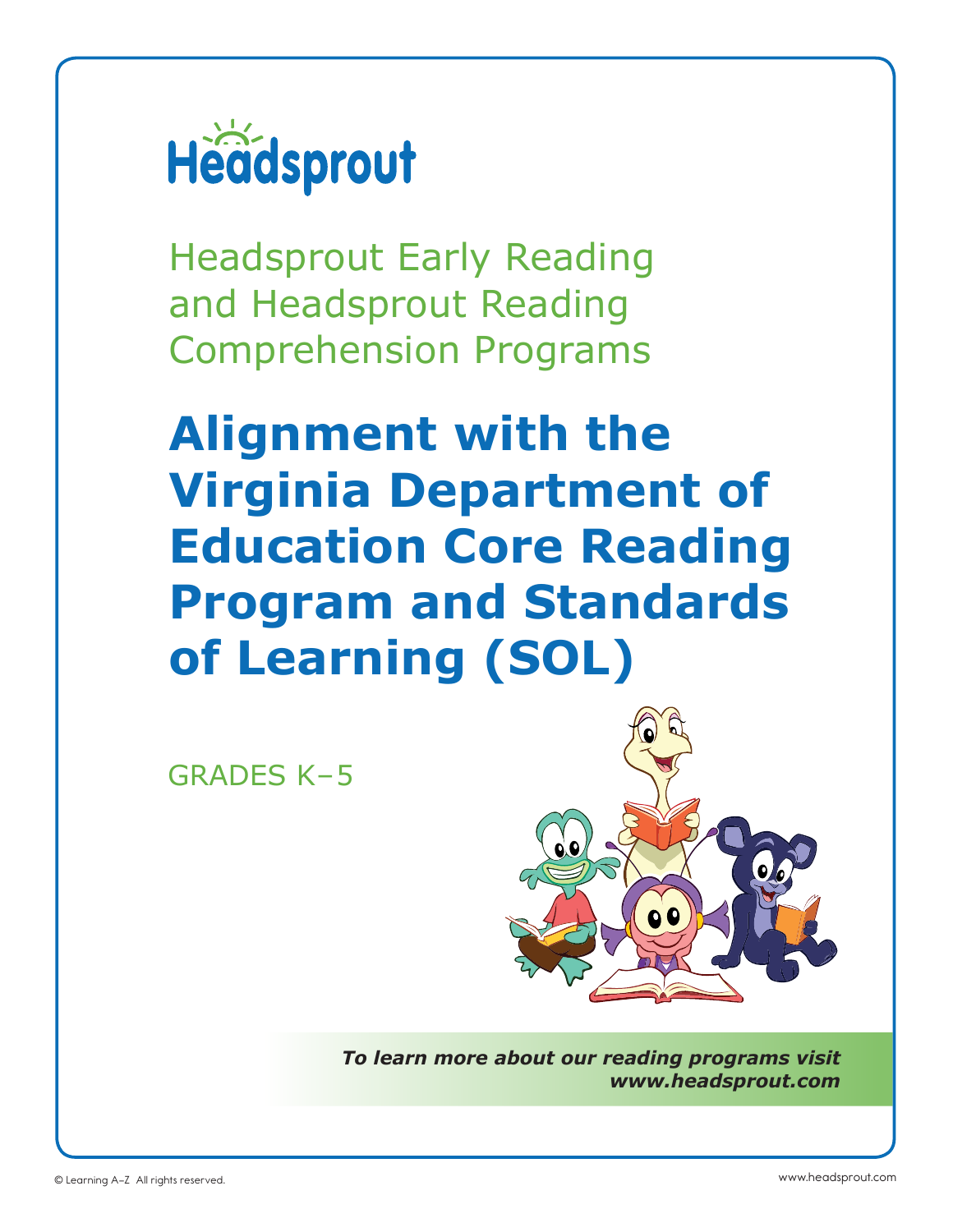# Headsprout

# **Alignment with the Virginia Department of Education Core Reading Program and Standards of Learning (SOL)**

|              | <b>STANDARD</b>                                                                     | <b>Alignment with Headsprout Early Reading</b>                                                                                                                                                                                                                                            |  |
|--------------|-------------------------------------------------------------------------------------|-------------------------------------------------------------------------------------------------------------------------------------------------------------------------------------------------------------------------------------------------------------------------------------------|--|
|              | <b>Kindergarten English Standards of Learning</b>                                   |                                                                                                                                                                                                                                                                                           |  |
|              | K.5 The student will understand<br>how print is organized<br>and read.              | Students are taught to read and select text from left to right and top to<br>bottom throughout the program. Printable Sprout Stories further reinforce<br>the standard conventions of how print is organized and read.                                                                    |  |
| a)           | Hold print materials in the<br>correct position.                                    | Printable Benchmark Assessments and Sprout Stories require students<br>to hold print materials in the correct position. Teachers monitor reading<br>performance and have many opportunities to further instruct students to hold<br>print materials in the correct position.              |  |
| b)           | Identify the front cover,<br>back cover, and title page<br>of a book.               | The printable stories in Headsprout Early Reading provide several opportunities<br>for identifying the front cover, back cover, and title page of a book.                                                                                                                                 |  |
| $\mathsf{C}$ | Distinguish between print<br>and pictures.                                          | Students learn to select pictures that correspond to words and sentences as<br>well as build sentences that come to life through animated illustrations.                                                                                                                                  |  |
| d)           | Follow words from left to<br>right and from top to bottom<br>on a printed page.     | Students are taught to read and select text from left to right and top to<br>bottom throughout the program. Printable Sprout Stories further reinforce<br>the standard conventions of reading printed text.                                                                               |  |
| e)           | Match voice with print<br>(concept of word).                                        | Students are taught to "speak out loud" throughout the program. Students also<br>learn to select phonemes and words that match the phonemes and words said<br>by the narrator. Printable Sprout Stories provide numerous opportunities to<br>match voice with print.                      |  |
|              | K.6 The student will demonstrate<br>an understanding that print<br>conveys meaning. | Students demonstrate an understanding that print conveys meaning by<br>selecting pictures that correspond to text. Initial components of textual<br>comprehension are also established when students combine words to<br>make sentences that come to life through animated illustrations. |  |
| a)           | Identify common signs<br>and logos.                                                 | Students who complete all 80 episodes have a potential reading vocabulary<br>of over 5,000 words and a rich history of success saying and identifying words<br>that compose common signs and logos.                                                                                       |  |
| b)           | Explain that printed materials<br>provide information.                              | Printable Sprout Stories provide numerous opportunities to explain that<br>printed materials provide information.                                                                                                                                                                         |  |
| C)           | Read and explain own writing<br>and drawings.                                       | Students "write" sentences to convey pictures that are presented to them.                                                                                                                                                                                                                 |  |
| d)           | Read his/her name and<br>read fifteen meaningful,<br>concrete words.                | Students who complete all 80 episodes have a potential reading vocabulary<br>of over 5,000 words.                                                                                                                                                                                         |  |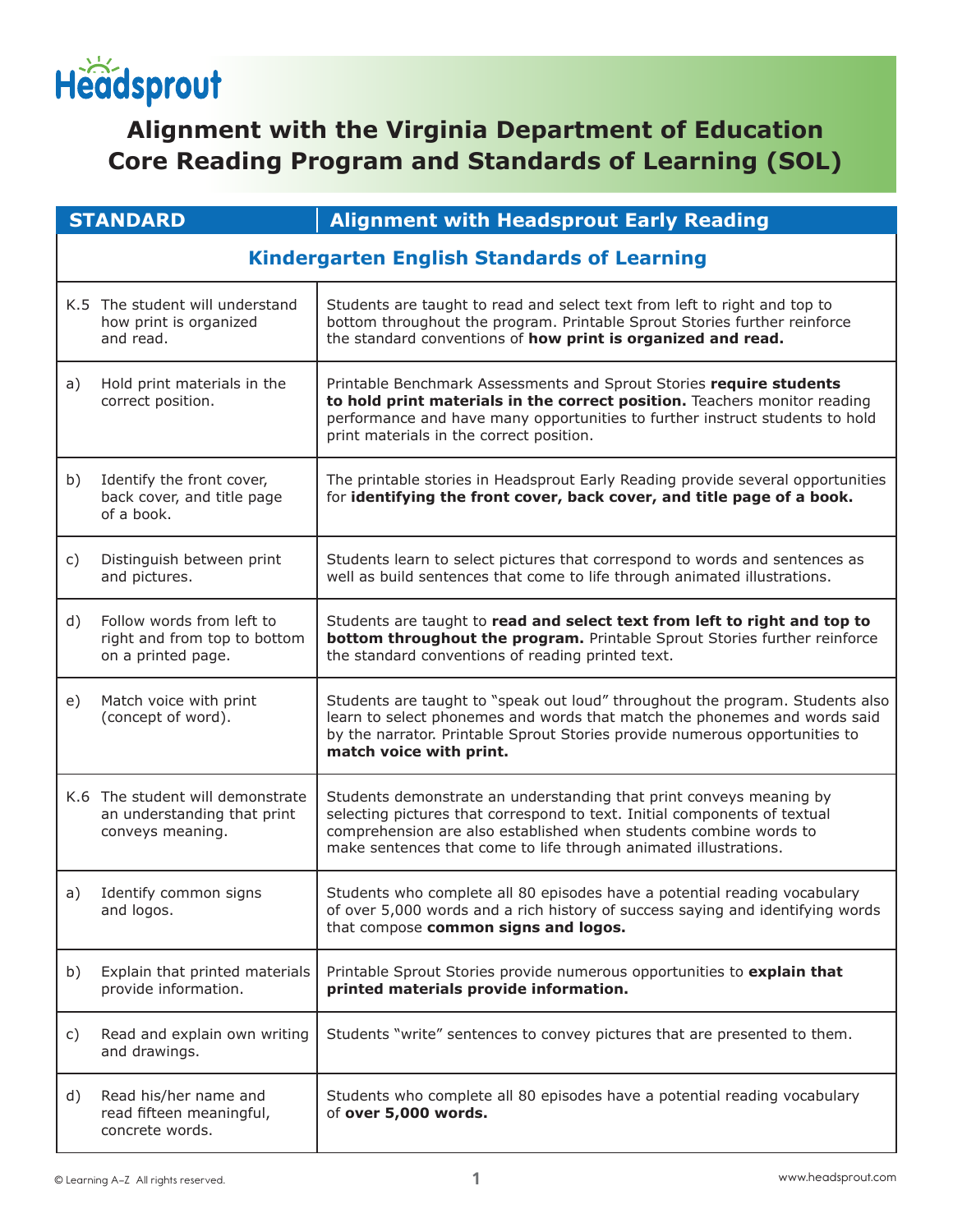|    | <b>STANDARD</b>                                                                                                                                             | <b>Alignment with Headsprout Early Reading</b>                                                                                                                                                                                                                                                                                                                                                                                                                                                                                                                                                               |
|----|-------------------------------------------------------------------------------------------------------------------------------------------------------------|--------------------------------------------------------------------------------------------------------------------------------------------------------------------------------------------------------------------------------------------------------------------------------------------------------------------------------------------------------------------------------------------------------------------------------------------------------------------------------------------------------------------------------------------------------------------------------------------------------------|
|    | K.7 The student will develop<br>an understanding of basic<br>phonetic principles.                                                                           | Students learn 94 carefully chosen phonetic elements to maximize their<br>decoding repertoire.                                                                                                                                                                                                                                                                                                                                                                                                                                                                                                               |
| a) | Identify and name the<br>uppercase and lowercase<br>letters of the alphabet.                                                                                | Students work with lowercase letters throughout the program. Uppercase<br>letters are introduced in the context of names, the pronoun $I$ , and beginning<br>words in sentences. Students learn lowercase letters in the course of the<br>program's 94 phonetic elements. However, letter sounds rather than letter<br>names are taught.                                                                                                                                                                                                                                                                     |
| b) | Match consonant, short<br>vowel, and initial consonant<br>digraph sounds to<br>appropriate letters.                                                         | Students practice identifying and matching sounds at the beginning, middle,<br>and end of words. Students are required to identify consonant digraph<br>sounds present in larger chunks of sounds. Students then blend the units<br>to produce words.                                                                                                                                                                                                                                                                                                                                                        |
| c) | Demonstrate a speech-to-<br>print match through accurate<br>finger-point reading in<br>familiar text that includes<br>words with more than<br>one syllable. | Students demonstrate speech-to-print matches throughout the<br>program. Students are instructed to "click on" the sounds in multisyllabic<br>words with the use of a computer mouse.                                                                                                                                                                                                                                                                                                                                                                                                                         |
| d) | Identify beginning<br>consonant sounds in<br>single-syllable words.                                                                                         | Students practice identifying and matching consonant and vowel<br>sounds at the beginning, middle, and end of single-syllable words.                                                                                                                                                                                                                                                                                                                                                                                                                                                                         |
|    | K.8 The student will expand<br>vocabulary.                                                                                                                  | More phonetic elements are added as the initial sounding-out strategies are<br>learned; the words made from the elements are practiced to ensure that they<br>become a permanent part of the student's vocabulary. Once the sounding-out<br>skills are firmed and a wide array of sound elements are taught, a typical<br>student will have a potential reading vocabulary of over 5,000 words.                                                                                                                                                                                                              |
| a) | Discuss meanings of words.                                                                                                                                  | The printable Sprout Stories that accompany the program provide numerous<br>opportunities for students and teachers to discuss meanings of words.                                                                                                                                                                                                                                                                                                                                                                                                                                                            |
| b) | Develop vocabulary by<br>listening to a variety of<br>texts read aloud.                                                                                     | Throughout the program, students listen to the narrator read and model<br>fluent reading. Text level spans a kindergarten to mid-second-grade level.                                                                                                                                                                                                                                                                                                                                                                                                                                                         |
|    | K.9 The student will demonstrate<br>comprehension of fictional<br>texts.                                                                                    | Carefully designed indicators are used to teach self-observation as well as word,<br>phrase, sentence, and fictional story comprehension. After each reading<br>exercise, students choose one of three pictures that go with the sentence.<br>The pictures vary in such a way as to ensure that the words in the sentences<br>have been read and are understood. From as early as lesson five, students<br>understand that the sentences they read are not simply lists of words, but<br>are units of meaning. Eventually, students answer written comprehension<br>questions after reading entire passages. |
| a) | Identify what an author does<br>and what an illustrator does.                                                                                               | Printable Sprout Stories provide numerous opportunities for discussion of what<br>authors and illustrators do.                                                                                                                                                                                                                                                                                                                                                                                                                                                                                               |
| b) | Relate previous experiences<br>to what is read.                                                                                                             | Students are taught to apply their existing listening vocabulary to<br>sentence reading and literal comprehension activities.                                                                                                                                                                                                                                                                                                                                                                                                                                                                                |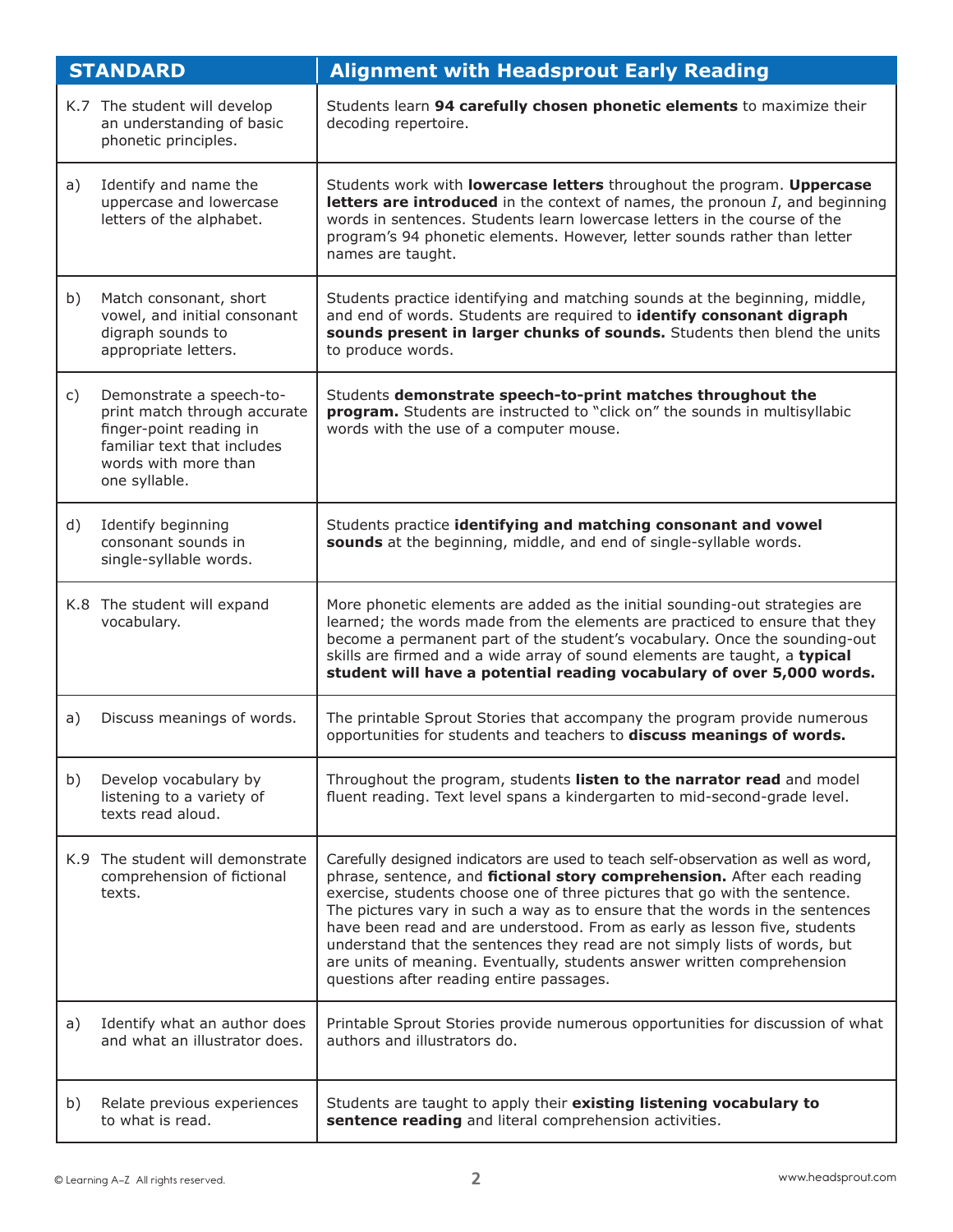|    | <b>STANDARD</b>                                                                             | <b>Alignment with Headsprout Early Reading</b>                                                                                                                                                                                                                                                                                                                                                               |
|----|---------------------------------------------------------------------------------------------|--------------------------------------------------------------------------------------------------------------------------------------------------------------------------------------------------------------------------------------------------------------------------------------------------------------------------------------------------------------------------------------------------------------|
| C) | Use pictures to make<br>predictions.                                                        | Headsprout Early Reading teaches picture review and related comprehension<br>skills by having students fill in the blank with words that best describe what<br>is happening in the picture.                                                                                                                                                                                                                  |
| d) | Begin to ask and answer<br>questions about what is read.                                    | After each reading exercise, students choose one of three pictures that go with<br>the sentence. The pictures vary in such a way as to ensure that the words in<br>the sentences have been read and are understood. Students also demonstrate<br>full text-based comprehension skills by reading passages, reading questions<br>and an array of phrase or sentence responses, and selecting the best answer. |
| e) | Use story language in<br>discussions and retellings.                                        | All 80 sprout stories provide opportunities for discussion and retellings<br>using story language.                                                                                                                                                                                                                                                                                                           |
| f) | Retell familiar stories, using<br>beginning, middle, and end.                               | Accompanying text materials provide students with opportunities to retell<br>previously learned reading passages using beginning, middle, and end.                                                                                                                                                                                                                                                           |
| g) | Discuss characters, setting,<br>and events.                                                 | Stories include well-developed characters, settings, and events, which<br>provide multiple opportunities for discussion of those story features.                                                                                                                                                                                                                                                             |
|    | K.10 The student will demonstrate<br>comprehension of nonfiction<br>texts.                  | After each reading exercise, students choose one of three pictures that go with<br>the sentence. The pictures vary in such a way as to ensure that the words in<br>the sentences have been read and are understood. A typical student will<br>have a potential reading vocabulary of over 5,000 words, which can be<br>applied to a wide range of nonfiction texts.                                          |
| a) | Use pictures to identify topic<br>and make predictions.                                     | Headsprout Early Reading teaches picture review and related comprehension<br>skills by having students fill in the blank with words that best describe what<br>is happening in the picture.                                                                                                                                                                                                                  |
| b) | Identify text features specific<br>to the topic, such as titles,<br>headings, and pictures. | The 80 stories that accompany the program provide students and teachers<br>with numerous opportunities to identify and read titles and headings,<br>and match pictures to words and words or sentences to pictures. All stories<br>are accompanied by engaging illustrations.                                                                                                                                |

|    | <b>STANDARD</b>                                                                | <b>Alignment with Headsprout Early Reading</b>                                                                                                                                                                                                                 |  |
|----|--------------------------------------------------------------------------------|----------------------------------------------------------------------------------------------------------------------------------------------------------------------------------------------------------------------------------------------------------------|--|
|    | <b>Grade 1 English Standards of Learning</b>                                   |                                                                                                                                                                                                                                                                |  |
|    | 1.5 The student will apply<br>knowledge of how print<br>is organized and read. | Students are taught to read and select text from left to right and top to bottom<br>throughout the program. Printable Sprout Stories further reinforce the standard<br>conventions of how print is organized and read.                                         |  |
| a) | Read from left to right<br>and from top to bottom.                             | Students are taught to read and select text from left to right and top to<br>bottom throughout the program. Printable Sprout Stories further reinforce<br>the standard conventions of reading printed text.                                                    |  |
| b) | Match spoken words<br>with print.                                              | Students are taught to "speak out loud" throughout the program. Students also<br>learn to select spoken words that match the phonemes and words said by the<br>narrator. Printable Sprout Stories provide numerous opportunities to match<br>voice with print. |  |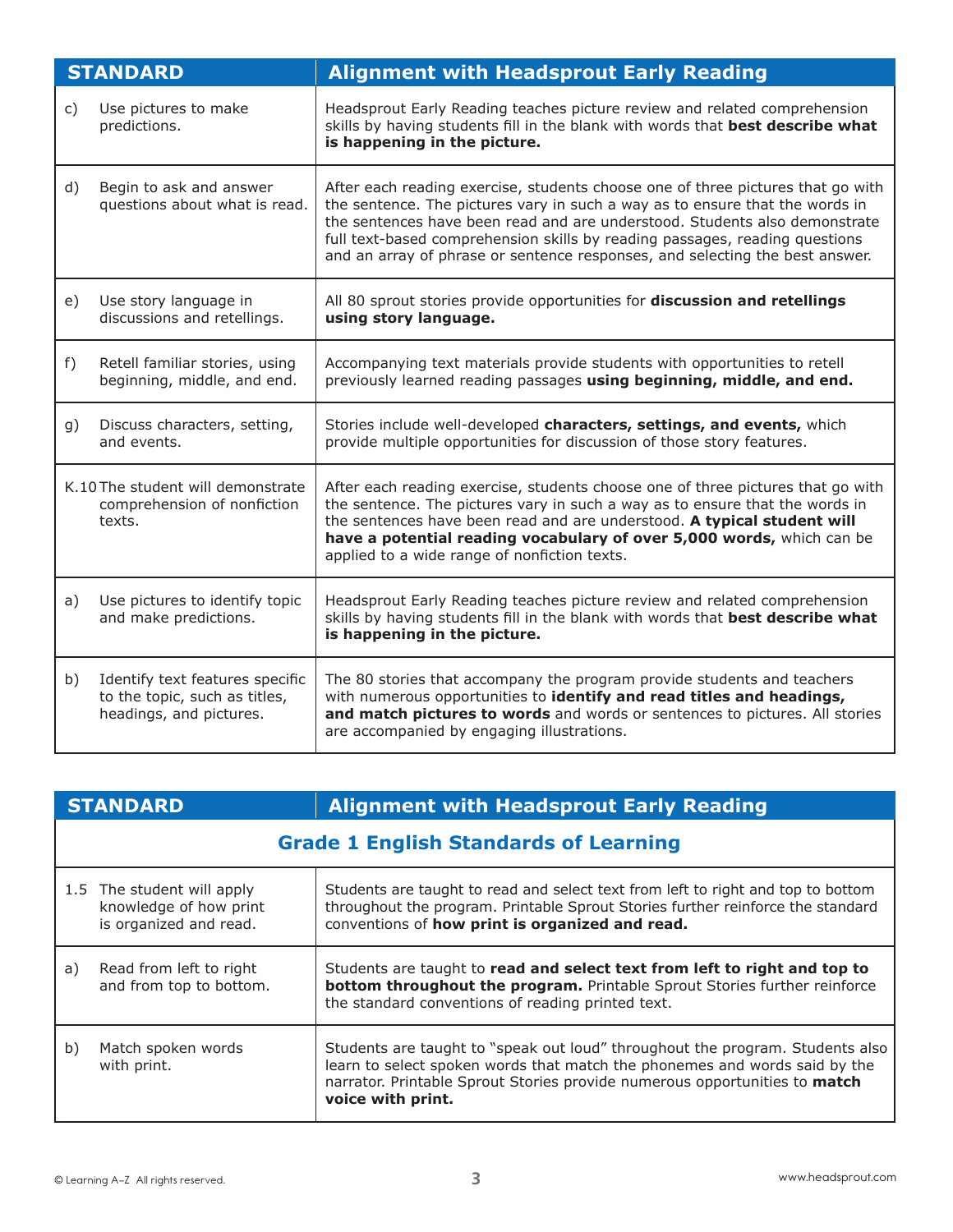|    | <b>STANDARD</b>                                                                      | <b>Alignment with Headsprout Early Reading</b>                                                                                                                                                                                                                                                                                                                                                                                                           |
|----|--------------------------------------------------------------------------------------|----------------------------------------------------------------------------------------------------------------------------------------------------------------------------------------------------------------------------------------------------------------------------------------------------------------------------------------------------------------------------------------------------------------------------------------------------------|
| C) | Identify letters, words,<br>sentences, and ending<br>punctuation.                    | Students are taught to identify and read letters, words, and sentences throughout<br>the 80 episodes. Students learn that sentences end with a period,<br>exclamation mark, or question mark. Punctuation taught in the online<br>lessons includes periods, commas, exclamation marks, question marks,<br>quotation marks, colons, and apostrophes.                                                                                                      |
| d) | Read his/her own writing.                                                            | Additional teacher resources include handwriting exercises that correspond<br>with words learned in the online episodes.                                                                                                                                                                                                                                                                                                                                 |
|    | 1.6 The student will apply phonetic<br>principles to read and spell.                 | In Headsprout Early Reading, students learn 94 carefully chosen phonetic<br>elements designed to maximize a learner's decoding repertoire. Initial sounds<br>taught are those that maintain a consistent pronunciation in over 85% of the<br>words in which they appear. This early consistency is extremely important to<br>ensuring the transfer of segmenting and blending skills learned in the program<br>to words encountered outside the program. |
| a) | Use beginning and ending<br>consonants to decode and<br>spell single-syllable words. | Headsprout Early Reading provides a seven-step sequence for teaching segmenting<br>and blending skills. Students begin the process in Episode 7, are lightly<br>supported by Episode 23, and are fully independent by Episode 45. Over 50<br>episodes incorporate these activities.                                                                                                                                                                      |
| b) | Use two-letter consonant<br>blends to decode and spell<br>single-syllable words.     | Students learn to match and say two-letter consonant blends beginning<br>in Episode 6. Two letter consonant blends are learned in isolation, then in the<br>context of single-syllable words (e.g., "fr" and "fran").                                                                                                                                                                                                                                    |
| c) | Use beginning consonant<br>digraphs to decode and spell<br>single-syllable words.    | Beginning consonant digraphs (e.g., "sh," and "th") are taught beginning<br>in Episode 19 and applied to single-syllable words throughout the program.                                                                                                                                                                                                                                                                                                   |
| d) | Use short vowel sounds to<br>decode and spell single-<br>syllable words.             | Students are taught 94 carefully chosen phonetic elements that contain both<br>long and short vowel sounds. Short vowel sounds are embedded in the<br>decoding sequences.                                                                                                                                                                                                                                                                                |
| e) | Blend beginning, middle, and<br>ending sounds to recognize<br>and read words.        | Headsprout Early Reading provides a seven-step sequence for teaching<br>segmenting and blending skills. Students learn to select and say sounds<br>that are placed at the beginning, middle, and end of words. 80 offline stories<br>ensure that students' blending skills transfer to novel words and passages.                                                                                                                                         |
| f) | Use word patterns to decode<br>unfamiliar words.                                     | Word patterns are established and applied to unfamiliar word reading early on<br>with the use of character names composed of phonetic elements taught in the<br>program. Students also practice reading entire stories while decoding<br>novel words in context.                                                                                                                                                                                         |
| g) | Read and spell simple two-<br>syllable compound words.                               | A typical student who finishes all 80 episodes will have a potential reading<br>vocabulary of over 5,000 words. Phonetic elements and sight words taught<br>in the program involve one-, two-, and three-syllable words. Examples of<br>compound words taught in the program include triangle, rainbow,<br>and cannot.                                                                                                                                   |
| h) | Read and spell commonly<br>used sight words.                                         | Students learn to recognize and fluently read high-frequency sight words<br>(e.g., the, a, I, he, she, and, out, is, could, would, should, come, are, has,<br>have, in, said, wants, on, who, what, why, because).                                                                                                                                                                                                                                       |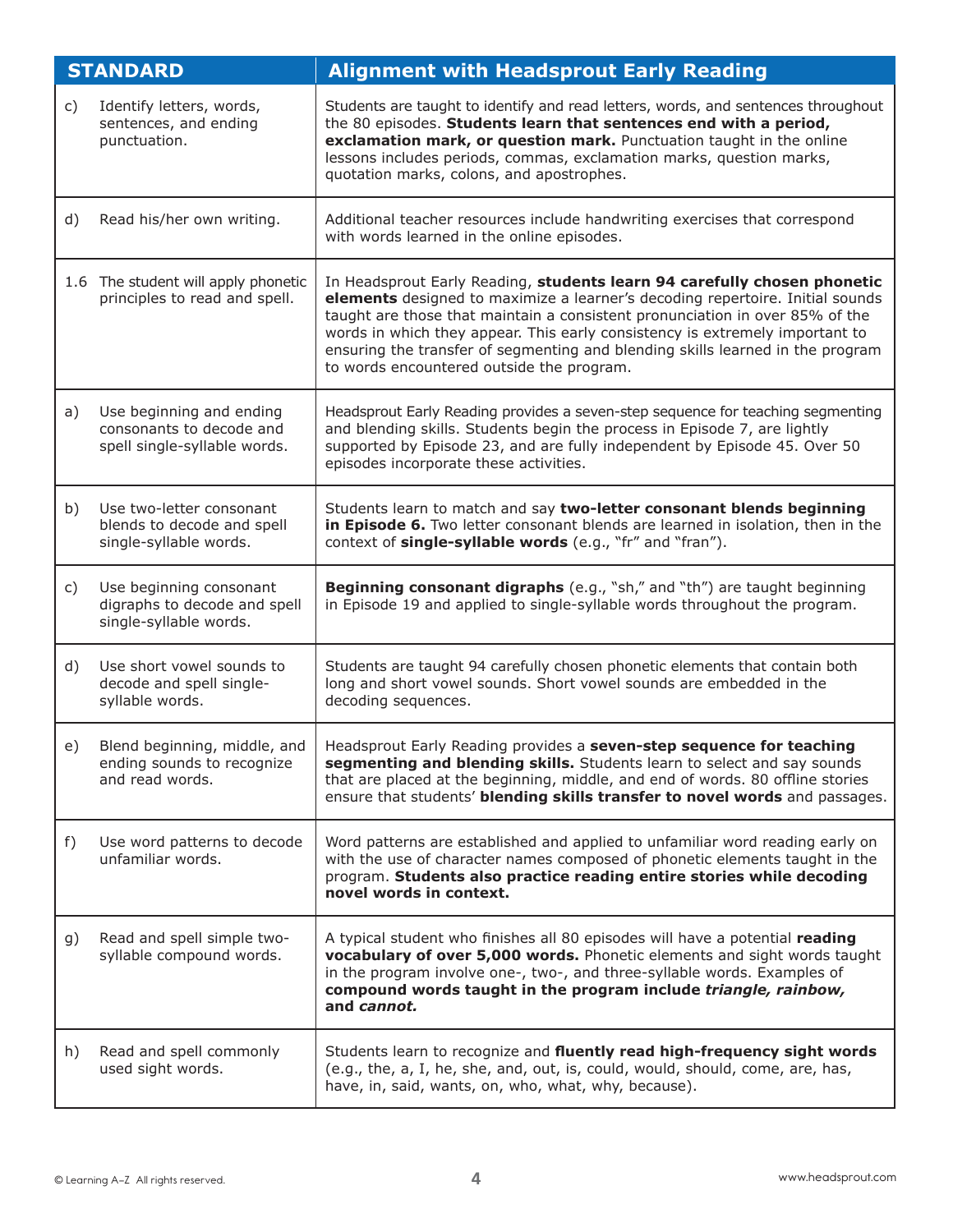|       | <b>STANDARD</b>                                                                             | <b>Alignment with Headsprout Early Reading</b>                                                                                                                                                                                                                                                                                                                                                                                     |
|-------|---------------------------------------------------------------------------------------------|------------------------------------------------------------------------------------------------------------------------------------------------------------------------------------------------------------------------------------------------------------------------------------------------------------------------------------------------------------------------------------------------------------------------------------|
|       | 1.7 The student will use semantic<br>clues and syntax to expand<br>vocabulary when reading. | Students begin to add words that are likely to be in their spoken vocabulary to<br>their reading vocabulary. Additionally, once the sounding-out skills are firmed<br>and a wide array of sound elements are taught, a typical student will have<br>a potential reading vocabulary of over 5,000 words.                                                                                                                            |
| a)    | Use words, phrases,<br>and sentences.                                                       | Students learn to sound out and read words, phrases, and sentences throughout<br>the program. By the end of Episode 1, students can read their first words, and<br>by the end of Episode 80, students are reading stories that contain words,<br>phrases, and sentences up to a mid-second-grade level.                                                                                                                            |
| b)    | Use titles and pictures.                                                                    | Headsprout Early Reading teaches students to match words and sentences to<br>pictures. The 80 sprout stories provide teachers with additional opportunities<br>to strengthen the use of titles and pictures.                                                                                                                                                                                                                       |
| C)    | Use information in the<br>story to read words.                                              | Unfamiliar objects or words are introduced and labeled prior to using them in<br>an activity, and word meanings are provided through animation and used in<br>other contexts.                                                                                                                                                                                                                                                      |
| d)    | Use knowledge of sentence<br>structure.                                                     | In Headsprout Early Reading, students are taught to construct sentences<br>involving subject-verb and singular-plural agreement. Once students have<br>constructed the sentence correctly, the meaning of the sentence is depicted<br>with a brief animation.                                                                                                                                                                      |
| e)    | Use knowledge of story<br>structure.                                                        | The printable Sprout Stories in Headsprout Early Reading provide text and<br>illustrations that teachers may use to discuss language patterns and story<br>structures. Characters and settings range from realistic contemporary to<br>fantasy worlds in sea and space.                                                                                                                                                            |
| $f$ ) | Reread and self-correct.                                                                    | Beginning with Episode 3, students begin to orally produce sounds and words.<br>Students are asked to select which character said a sound or word as they did.<br>If the student makes an error, the program will deliver an error correction<br>routine requiring rereading. Through this process of self-evaluative reading,<br>students learn to self-correct, particularly in the presence of unfamiliar<br>words and stories. |
|       | 1.8 The student will expand<br>vocabulary.                                                  | Once the sounding-out skills are firmed and a wide array of sound elements<br>are taught, a typical student will have a potential reading vocabulary<br>of over 5,000 words.                                                                                                                                                                                                                                                       |
| a)    | Discuss meanings of words<br>in context.                                                    | Students read passages and select pictures that represent meaning (literal<br>and inferential), read sentences with missing words and choose correct words<br>to fill in the blank, and read sentences with multiple-choice text responses.<br>The printable Sprout Stories that accompany the program provide numerous<br>opportunities for students and teachers to discuss meanings of words in<br>context.                     |
| b)    | Develop vocabulary by<br>listening to and reading<br>a variety of texts.                    | Throughout the program, students listen to the narrator read and model<br>fluent reading. Text level spans a kindergarten to mid-second-grade level.                                                                                                                                                                                                                                                                               |
| C)    | Ask for the meaning of<br>unknown words and make<br>connections to familiar<br>words.       | Many of the 80 sprout stories are composed of words that may be unfamiliar to<br>students. These stories provide numerous opportunities for students to ask for<br>the meaning of unknown words.                                                                                                                                                                                                                                   |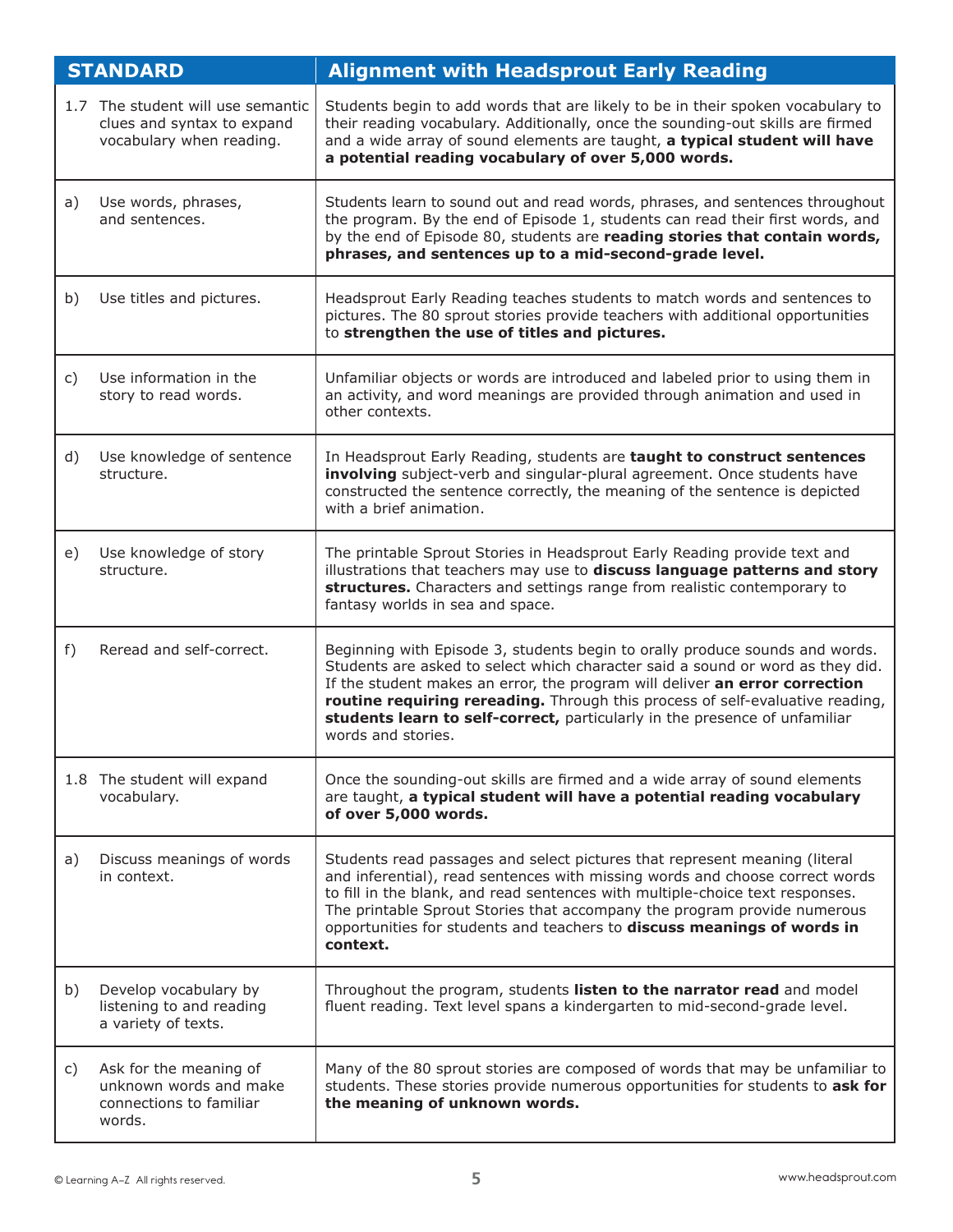|    | <b>STANDARD</b>                                                                                                   | <b>Alignment with Headsprout Early Reading</b>                                                                                                                                                                                                                                                                                                                                                                                                                                                                                                                                                               |
|----|-------------------------------------------------------------------------------------------------------------------|--------------------------------------------------------------------------------------------------------------------------------------------------------------------------------------------------------------------------------------------------------------------------------------------------------------------------------------------------------------------------------------------------------------------------------------------------------------------------------------------------------------------------------------------------------------------------------------------------------------|
| d) | Use text clues such as words<br>or pictures to discern<br>meanings of unknown words.                              | Students read passages and select pictures that represent meaning (literal and<br>inferential), read sentences with missing words and choose correct words to fill<br>in the blank, and read sentences with multiple-choice text responses. Students<br>also learn to construct sentences based upon the meaning implied in pictures.                                                                                                                                                                                                                                                                        |
| e) | Use vocabulary from<br>other content areas.                                                                       | A typical student would finish the program with a potential reading vocabulary<br>of over 5,000 words. Many of these words will cover a wide range of content<br>areas.                                                                                                                                                                                                                                                                                                                                                                                                                                      |
|    | 1.9 The student will read and<br>demonstrate comprehension<br>of a variety of fictional texts.                    | Carefully designed indicators are used to teach self-observation as well as word,<br>phrase, sentence, and fictional story comprehension. After each reading<br>exercise, students choose one of three pictures that go with the sentence.<br>The pictures vary in such a way as to ensure that the words in the sentences<br>have been read and are understood. From as early as lesson five, students<br>understand that the sentences they read are not simply lists of words, but<br>are units of meaning. Eventually, students answer written comprehension<br>questions after reading entire passages. |
| a) | Preview the selection.                                                                                            | Students are presented with numerous opportunities to preview reading<br>selections prior to completing the oral reading activities.                                                                                                                                                                                                                                                                                                                                                                                                                                                                         |
| b) | Set a purpose for reading.                                                                                        | Headsprout Early Reading employs "potentiation" routines in which engaging<br>animations require student participation and success in order for the animation<br>to resume.                                                                                                                                                                                                                                                                                                                                                                                                                                  |
| C) | Relate previous experiences<br>to what is read.                                                                   | Students are taught to apply their existing listening vocabulary to sentence<br>reading and literal comprehension activities. 80 sprout stories provide opportunities<br>for students to relate other previous experiences to what is read.                                                                                                                                                                                                                                                                                                                                                                  |
| d) | Make and confirm<br>predictions.                                                                                  | The printable Sprout Stories provide carefully placed illustrations to support<br>predictions and confirmations of predictions.                                                                                                                                                                                                                                                                                                                                                                                                                                                                              |
| e) | Ask and answer who, what,<br>when, where, why, and how<br>questions about what is read.                           | Students recognize, fluently read, and answer questions involving high-frequency<br>question words. Question words are embedded in both oral reading and<br>reading comprehension activities.                                                                                                                                                                                                                                                                                                                                                                                                                |
| f) | Identify characters, setting,<br>and important events.                                                            | Students read stories including well-developed characters, plot structures<br>(including conflict and resolution), and settings.                                                                                                                                                                                                                                                                                                                                                                                                                                                                             |
| g) | Retell stories and events,<br>using beginning, middle,<br>and end.                                                | Headsprout Early Reading includes printable Sprout Stories that offer many<br>opportunities for retelling details and sequences of stories.                                                                                                                                                                                                                                                                                                                                                                                                                                                                  |
| h) | Identify the main idea<br>or theme.                                                                               | The printable Sprout Stories provide opportunities for identification of themes<br>and main ideas. Headsprout Reading Comprehension systematically teaches<br>students to identify themes of sentences and entire passages.                                                                                                                                                                                                                                                                                                                                                                                  |
| i) | Read and reread familiar<br>stories, poems, and passages<br>with fluency, accuracy, and<br>meaningful expression. | In Headsprout Early Reading, students are introduced to poetry, including<br>rhythm, rhyme, and alliteration. Carefully designed fluency aims are set<br>and achieved throughout the program. The benchmark assessments provide<br>teachers with opportunities to observe transfer of fluency, accuracy, and<br>expression to printed text.                                                                                                                                                                                                                                                                  |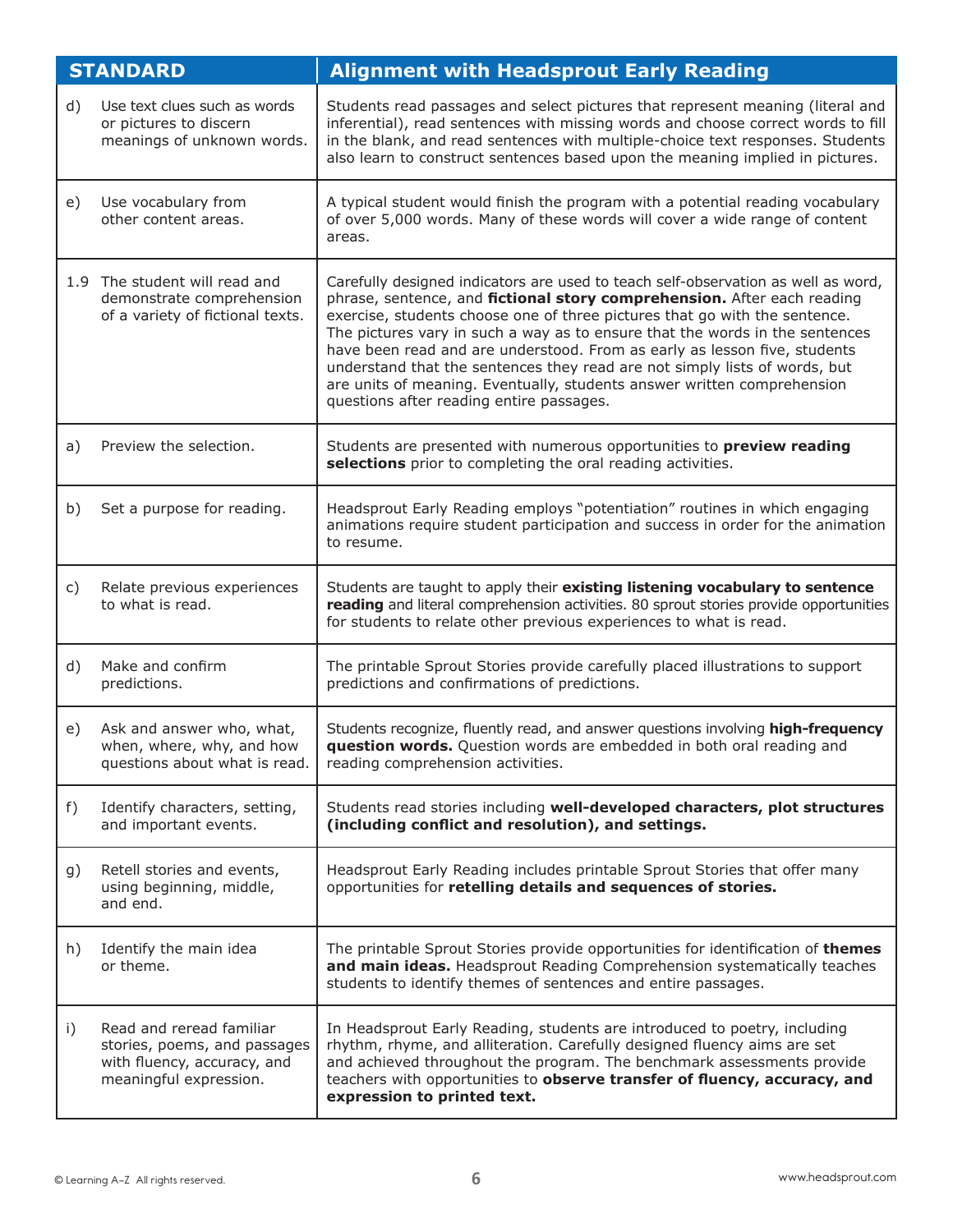|    | <b>STANDARD</b>                                                                                     | <b>Alignment with Headsprout Early Reading</b>                                                                                                                                                                                                                                                                                                                                                                                                                       |
|----|-----------------------------------------------------------------------------------------------------|----------------------------------------------------------------------------------------------------------------------------------------------------------------------------------------------------------------------------------------------------------------------------------------------------------------------------------------------------------------------------------------------------------------------------------------------------------------------|
|    | 1.10 The student will read and<br>demonstrate comprehension<br>of a variety of nonfiction<br>texts. | After each reading exercise, students choose one of three pictures that go with<br>the sentence. The pictures vary in such a way as to ensure that the words in<br>the sentences have been read and are understood. A typical student will<br>have a potential reading vocabulary of over 5,000 words, which can be<br>applied to a wide range of nonfiction texts.                                                                                                  |
| a) | Preview the selection.                                                                              | Students are presented with numerous opportunities to preview reading<br>selections prior to completing the oral reading activities.                                                                                                                                                                                                                                                                                                                                 |
| b) | Use prior and background<br>knowledge as context for<br>new learning.                               | Students are taught to apply their existing listening vocabulary to sentence<br>reading and literal comprehension activities. 80 sprout stories provide<br>opportunities for students to relate other previous experiences to what is read.                                                                                                                                                                                                                          |
| c) | Set a purpose for reading.                                                                          | Headsprout Early Reading employs "potentiation" routines in which engaging<br>animations require student participation and success in order for the animation<br>to resume.                                                                                                                                                                                                                                                                                          |
| d) | Identify text features such<br>as pictures, headings, charts,<br>and captions.                      | Students learn to identify pictures and integrate information found in pictures<br>to inform selection and construction of sentences and words.                                                                                                                                                                                                                                                                                                                      |
| e) | Make and confirm<br>predictions.                                                                    | The printable Sprout Stories provide carefully placed illustrations to support<br>predictions and confirmations of predictions.                                                                                                                                                                                                                                                                                                                                      |
| f) | Ask and answer who, what,<br>where, when, why, and how<br>questions about what is read.             | Students recognize, fluently read, and answer questions involving high-frequency<br>question words. Question words are embedded in both oral reading and<br>reading comprehension activities.                                                                                                                                                                                                                                                                        |
| g) | Identify the main idea.                                                                             | The printable Sprout Stories provide opportunities for identification of themes<br>and main ideas. Headsprout Reading Comprehension systematically teaches<br>students to identify themes of sentences and entire passages.                                                                                                                                                                                                                                          |
| h) | Read and reread familiar<br>passages with fluency,<br>accuracy, and meaningful<br>expression.       | In Headsprout Early Reading, carefully designed fluency aims are set and<br>achieved throughout the program. The benchmark assessments provide<br>teachers with opportunities to observe transfer of fluency, accuracy,<br>and expression to printed text.                                                                                                                                                                                                           |
|    | 1.11 The student will use simple<br>reference materials.                                            | Students learn to use illustrations and surrounding text as a reference for<br>matching and reading text.                                                                                                                                                                                                                                                                                                                                                            |
| a) | Use knowledge of alphabetical<br>order by first letter.                                             | Headsprout Early Reading combines segmenting with instruction in letter-sound<br>relations and introduces the alphabetic principle (that letters represent<br>sounds) initially for sounds in isolation and then for sounds embedded in<br>words. Fluency in letter-sound relations provides a foundation for learning<br>alphabetic order.                                                                                                                          |
| b) | Use a picture dictionary<br>to find meanings of<br>unfamiliar words.                                | Students develop an expanded vocabulary by reading sentences and selecting<br>pictures that represent the meaning; reading passages and selecting pictures<br>that represent the meaning (literal and inferential); and reading sentences with<br>missing words and choosing correct words to fill in the blank. The expanded<br>vocabulary established in the program provides a foundation for using<br>picture dictionaries to find meanings of unfamiliar words. |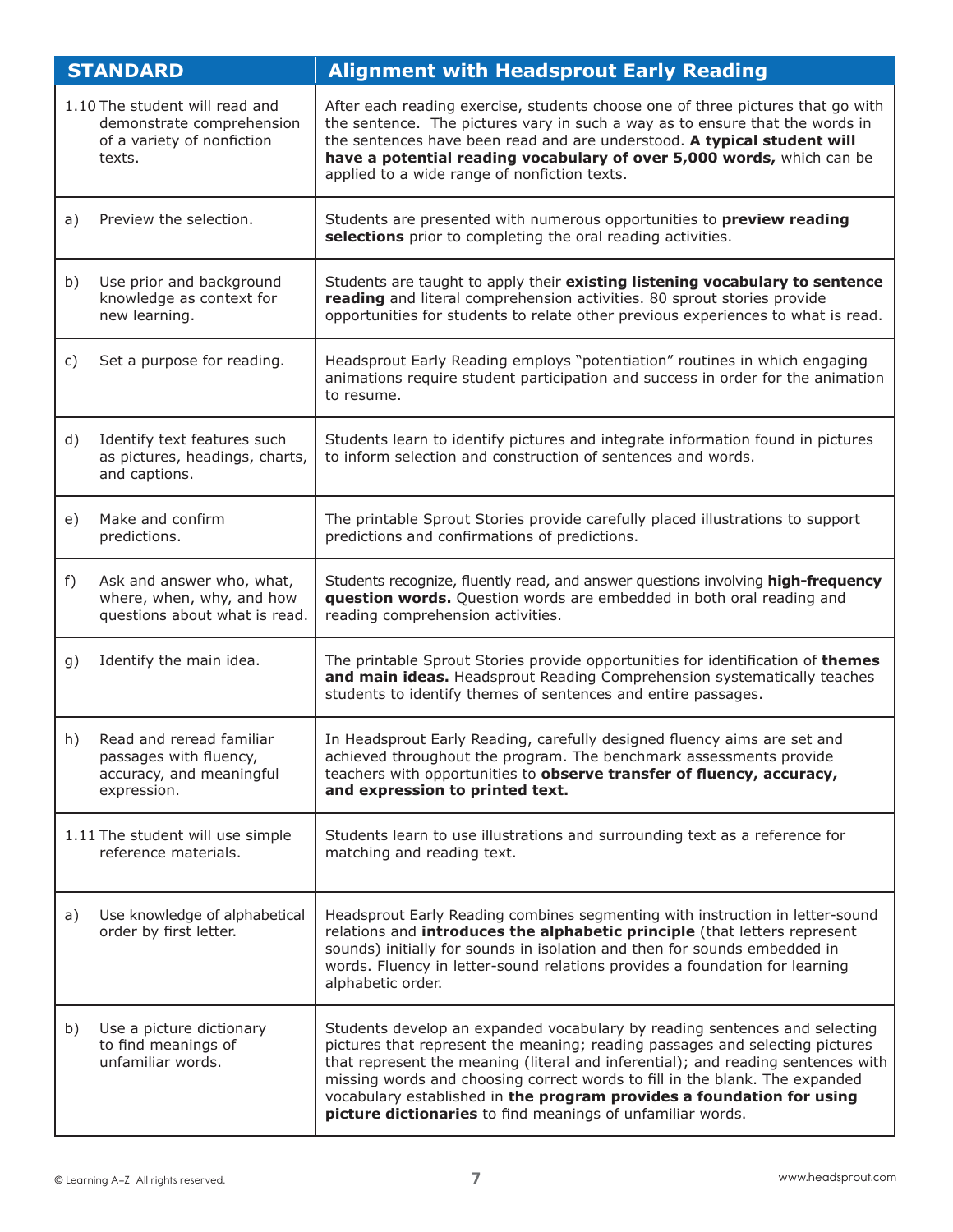### **STANDARD Alignment with Headsprout Early Reading and/or Headsprout Reading Comprehension**

## **Grade 2 Reading Standards of Learning**

A Grade 2 student would be placed in Headsprout Early Reading if he/she were reading below a mid-second-grade level. If the student were reading at or above a mid-second-grade level, Headsprout Reading Comprehension would be the recommended placement. The following tables describe alignment to both Headsprout Early Reading and Headsprout Reading Comprehension.

|    | 2.5 The student will use phonetic<br>strategies when reading and<br>spelling.                                | In Headsprout Early Reading, students learn 94 carefully chosen phonetic<br>elements designed to maximize their decoding repertoire. Initial sounds taught<br>are those that maintain a consistent pronunciation in over 85% of the words in<br>which they appear. Headsprout Early Reading teaches students a strategy<br>called "ballparking" to help them figure out words that are slightly irregular,<br>such as work. |
|----|--------------------------------------------------------------------------------------------------------------|-----------------------------------------------------------------------------------------------------------------------------------------------------------------------------------------------------------------------------------------------------------------------------------------------------------------------------------------------------------------------------------------------------------------------------|
| a) | Use knowledge of<br>consonants, consonant<br>blends, and consonant<br>digraphs to decode and<br>spell words. | Students learn to match and say two-letter consonant blends beginning<br>in Episode 6. Two-letter consonant blends are learned in isolation, then in<br>the context of single-syllable words (e.g., "fr" and "fran"). Beginning<br>consonant digraphs (e.g., "sh" and "th") are taught beginning with Episode<br>19 and applied to single-syllable words throughout the program.                                            |
| b) | Use knowledge of short,<br>long, and r-controlled vowel<br>patterns to decode and spell<br>words.            | Short, long, and r-controlled vowel (e.g., "ar," "or," "er") pattern production is<br>established and strengthened beginning with Episode 31 of Headsprout Early<br>Reading.                                                                                                                                                                                                                                                |
| C) | Decode regular multi-syllabic<br>words.                                                                      | Students are taught to decode and orally produce regular multisyllabic<br>words. Text used to establish and firm decoding spans a kindergarten to<br>mid-second-grade reading level.                                                                                                                                                                                                                                        |
|    | 2.6 The student will use semantic<br>clues and syntax to expand<br>vocabulary when reading.                  | Students begin to add words that are likely to be in their spoken vocabulary to<br>their reading vocabulary. Additionally, once the sounding-out skills are firmed<br>and a wide array of sound elements are taught, a typical student will have<br>a potential reading vocabulary of over 5,000 words.                                                                                                                     |
| a) | Use information in the story<br>to read words.                                                               | Unfamiliar objects or words are introduced and labeled prior to using them<br>in an activity, and word meanings are provided through animation and used<br>in other contexts.                                                                                                                                                                                                                                               |
| b) | Use knowledge of sentence<br>structure.                                                                      | In Headsprout Early Reading, students are taught to construct sentences<br>involving subject-verb and singular-plural agreement. Once students have<br>constructed the sentence correctly, the meaning of the sentence is depicted<br>with a brief animation.                                                                                                                                                               |
| C) | Use knowledge of story<br>structure and sequence.                                                            | The printable stories in Headsprout Early Reading provide text and illustrations<br>that teachers may use to discuss language patterns and story structures.<br>Characters and settings range from realistic contemporary to fantasy worlds in<br>sea and space.                                                                                                                                                            |
| d) | Reread and self-correct.                                                                                     | Beginning with Episode 3, students orally produce sounds and words. Students<br>are asked to select which character said a sound or word as they did. If the<br>student makes an error, the program will deliver an error-correction routine<br>requiring rereading. Through this process of self-evaluative reading,<br>students learn to self-correct, particularly in the presence of unfamiliar<br>words and stories.   |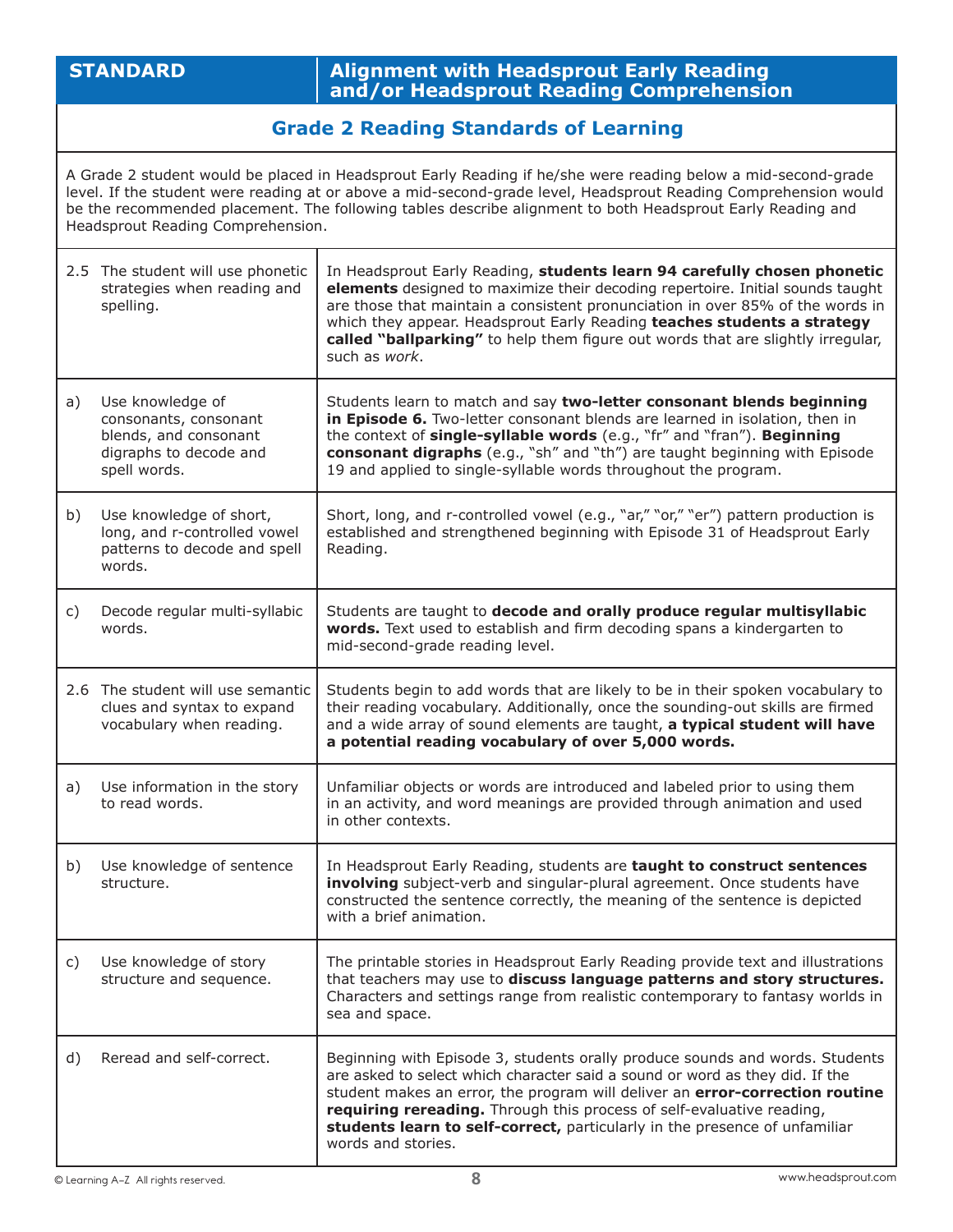|    | <b>STANDARD</b>                                                                                        | <b>Alignment with Headsprout Early Reading</b><br>and/or Headsprout Reading Comprehension                                                                                                                                                                                                                                                                                                                                                                                                                                                                        |
|----|--------------------------------------------------------------------------------------------------------|------------------------------------------------------------------------------------------------------------------------------------------------------------------------------------------------------------------------------------------------------------------------------------------------------------------------------------------------------------------------------------------------------------------------------------------------------------------------------------------------------------------------------------------------------------------|
|    | 2.7 The student will expand<br>vocabulary when reading.                                                | Once the sounding-out skills are firmed and a wide array of sound elements<br>are taught, a typical student will have a potential reading vocabulary<br>of over 5,000 words. In Headsprout Reading Comprehension, vocabulary<br>words are used throughout the program in multiple contexts, so students are<br>exposed to and use each word multiple times. For example, a vocabulary word<br>directly taught in one episode might be critical for answering a reading<br>comprehension question in a later episode.                                             |
| a) | Use knowledge of<br>homophones.                                                                        | Students learn that some words look similar (e.g., the "o" in go and to) but<br>have different sounds, and words that look different (e.g., to and two) have<br>the same sound but different meanings. The Sprout Stories provide additional<br>opportunities for students to use knowledge of homophones.                                                                                                                                                                                                                                                       |
| b) | Use knowledge of<br>prefixes and suffixes.                                                             | Headsprout Early Reading teaches "s"; "ing"; "ed"; "es"; "er" and "est."<br>Students practice these within a variety of words, such as pouted; talking;<br>wanted; biggest; cakes; bringing; and many others. In Headsprout Reading<br>Comprehension, students are exposed to over 400 vocabulary words spanning<br>Grades 3-4, many of which contain common prefixes and suffixes suitable<br>for study.                                                                                                                                                        |
| c) | Use knowledge of<br>antonyms and synonyms.                                                             | The many narrative and expository passages of Headsprout Reading<br>Comprehension together contain over 13,000 words, from which teachers<br>may select suitable words for work with antonyms and synonyms.                                                                                                                                                                                                                                                                                                                                                      |
| d) | Discuss meanings of words<br>and develop vocabulary<br>by listening and reading a<br>variety of texts. | Throughout Headsprout Early Reading, students listen to the narrator read<br>and model fluent reading. Text level spans a kindergarten to a mid-second-<br>grade level. Headsprout Reading Comprehension teaches an additional 400<br>vocabulary words through three different methods, all of which are modeled<br>by the narrator. Chapter stories provide opportunities for discussion of newly<br>learned vocabulary words, as well as applying word-meaning strategies to<br>unfamiliar words across narrative, poetic, informational, and expository text. |
| e) | Use vocabulary from other<br>content areas.                                                            | Headsprout Reading Comprehension establishes mastery of content-specific<br>vocabulary words prior to many of the story reading exercises. For<br>example, prism, spectrum, visible, and angle are taught prior to a reading<br>activity focused on the properties of light. Another example includes teaching<br>federal, judicial, executive, and legislative prior to an activity focused on<br>government.                                                                                                                                                   |
|    | 2.8 The student will read and<br>demonstrate comprehension<br>of fictional texts.                      | In Headsprout Reading Comprehension, students read three poems, six<br>stand-alone narratives, four chapter stories, twelve stand-alone expository<br>pieces, and dozens of short passages. Students learn to answer literal,<br>inferential, main idea, and derived meaning comprehension questions<br>throughout the program.                                                                                                                                                                                                                                  |
| a) | Make and confirm<br>predictions.                                                                       | Headsprout Reading Comprehension's later literary passages include instruction<br>and practice in making complex inferences involving prediction, likelihood,<br>sequence, and word meaning.                                                                                                                                                                                                                                                                                                                                                                     |
| b) | Relate previous experiences<br>to the main idea.                                                       | In Headsprout Reading Comprehension, students learn to read a question and<br>then think about possible answers to the question based on their prior<br>knowledge and experiences. Then, they look through the passage to find<br>information ("clues") to figure out the answer to the question.                                                                                                                                                                                                                                                                |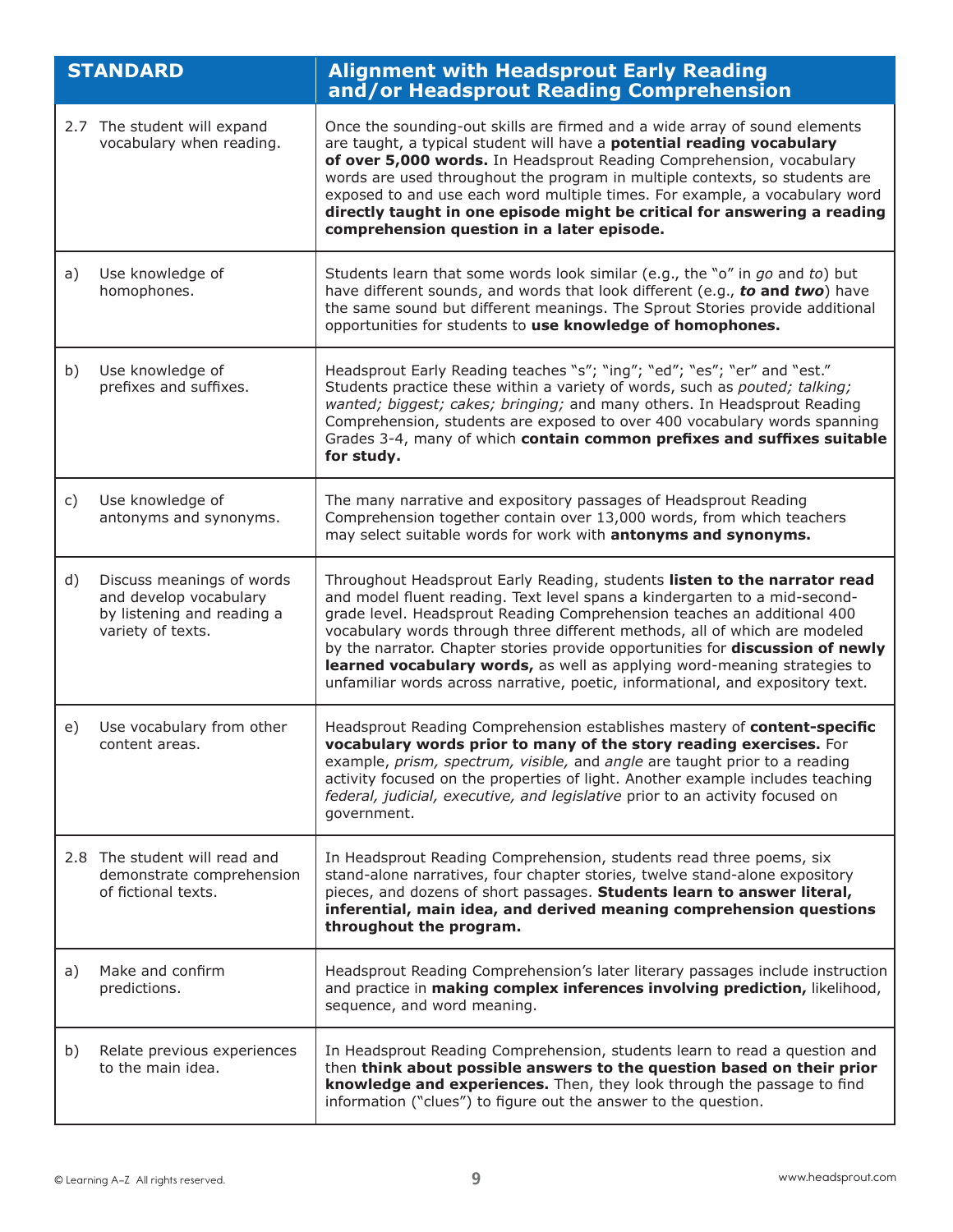|    | <b>STANDARD</b>                                                                                                   | <b>Alignment with Headsprout Early Reading</b><br>and/or Headsprout Reading Comprehension                                                                                                                                                                                                                                                                                                                                                                                                                                                                                                          |
|----|-------------------------------------------------------------------------------------------------------------------|----------------------------------------------------------------------------------------------------------------------------------------------------------------------------------------------------------------------------------------------------------------------------------------------------------------------------------------------------------------------------------------------------------------------------------------------------------------------------------------------------------------------------------------------------------------------------------------------------|
| C) | Ask and answer questions<br>about what is read.                                                                   | Students are instructed to first identify which comprehension strategy must<br>be used to answer a question (e.g., "What is this question asking you to do?"),<br>cite the text by clicking on the part of the passage that will help answer the<br>question, and then select the appropriate answer.                                                                                                                                                                                                                                                                                              |
| d) | Locate information to<br>answer questions.                                                                        | Students are taught to "look back" in the passage to find the part of the<br>reading selection that will help them answer literal, inferential, main idea,<br>and vocabulary comprehension questions. Students are instructed to first<br>identify which comprehension strategy must be used to answer a question<br>(e.g., "What is this question asking you to do?"), cite the text by clicking on<br>the part of the passage that will help answer the question, and then select the<br>appropriate answer.                                                                                     |
| e) | Describe characters, setting,<br>and important events in<br>fiction and poetry.                                   | Students predict what will happen next based on information in the story,<br>including information about characters' actions, feelings, and motives. Students<br>answer questions about characters' feelings based on character information<br>from the text such as actions and events. Stories include well-developed<br>characters, settings, and events, which provide multiple opportunities for<br>description of characters, events, and settings.                                                                                                                                          |
| f) | Identify the problem<br>and solution.                                                                             | In reading the varied stories of Headsprout Reading Comprehension, students<br>answer many questions focusing on problem/conflict, resolution of<br>conflict, rising action, and climax. The print versions available offer many<br>opportunities for further study of these elements.                                                                                                                                                                                                                                                                                                             |
| g) | Identify the main idea.                                                                                           | In Headsprout Reading Comprehension, students learn to identify the theme<br>(main idea) first of simple sentences, then of paragraphs, and finally of longer<br>stories and passages. Students learn to identify the main idea of a<br>passage by identifying prominent themes of individual parts and<br>determining the theme most common in the passage as a whole.<br>Students learn to use this strategy to answer several questions, including<br>"What is this passage mostly about?" and "What is another good title for this<br>story?" as well as questions about the author's purpose. |
| h) | Summarize stories and<br>events with beginning,<br>middle, and end in the<br>correct sequence.                    | In Headsprout Reading Comprehension, students first learn to put common<br>everyday events in order and then learn and practice putting events<br>from a story in order. Students practice working with the order of events<br>by working with sequence diagrams and by answering questions about events<br>that happened first, next, last, before, and after other events.                                                                                                                                                                                                                       |
| i) | Draw conclusions based<br>on the text.                                                                            | The work students do with concepts of likelihood and author's purpose give<br>them direct experience in drawing conclusions, and the print versions of<br>the material are available for teachers to use in helping students continue their<br>work in making such inferences.                                                                                                                                                                                                                                                                                                                     |
| j) | Read and reread familiar<br>stories, poems, and passages<br>with fluency, accuracy, and<br>meaningful expression. | In Headsprout Early Reading, students are introduced to poetry, including<br>rhythm, rhyme, and alliteration. Carefully designed fluency aims are set<br>and achieved throughout the program. The benchmark assessments provide<br>teachers with opportunities to observe transfer of fluency, accuracy, and<br>expression to printed text. In Headsprout Reading Comprehension, students<br>read three poems, six stand-alone narratives, four chapter stories, twelve<br>stand-alone expository pieces, and dozens of short passages at a mid-second-<br>to a mid-fourth-grade level.            |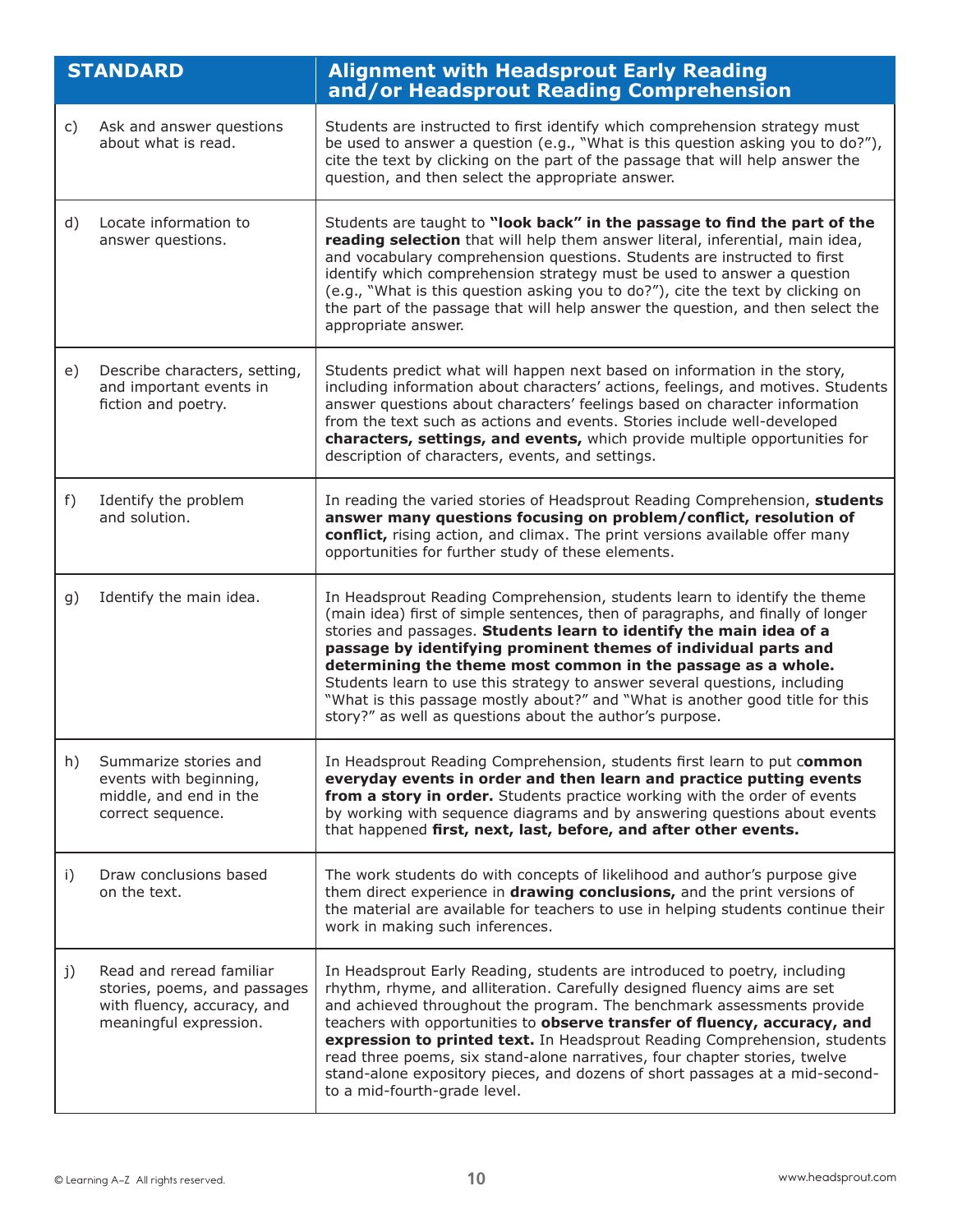|                | <b>STANDARD</b>                                                                    | <b>Alignment with Headsprout Early Reading</b><br>and/or Headsprout Reading Comprehension                                                                                                                                                                                                                                                                                                                                                                                                                                                                                                                |
|----------------|------------------------------------------------------------------------------------|----------------------------------------------------------------------------------------------------------------------------------------------------------------------------------------------------------------------------------------------------------------------------------------------------------------------------------------------------------------------------------------------------------------------------------------------------------------------------------------------------------------------------------------------------------------------------------------------------------|
|                | 2.9 The student will read and<br>demonstrate comprehension<br>of nonfiction texts. | Many opportunities exist in nonfiction texts for teachers to engage<br>students in further discussions and demonstrations of comprehending<br>nonfiction texts.                                                                                                                                                                                                                                                                                                                                                                                                                                          |
| a)             | Preview the selection using<br>text features.                                      | Students are presented with numerous opportunities to preview reading<br>selections prior to completing the oral reading activities. In Headsprout<br>Reading Comprehension, students are presented with opportunities to preview<br>text features such as titles, headings, and graphic representations.                                                                                                                                                                                                                                                                                                |
| b)             | Make and confirm predictions<br>about the main idea.                               | Headsprout Reading Comprehension's later literary passages include instruction<br>and practice in making complex inferences involving prediction, likelihood,<br>sequence, and word meaning. Students learn to identify the main idea of a<br>passage by identifying prominent themes of individual parts and determining<br>the theme most common in the passage as a whole. Students learn to use<br>this strategy to answer several questions, including "What is this<br>passage mostly about?" and "What is another good title for this story?" as<br>well as questions about the author's purpose. |
| $\mathsf{C}$ ) | Use prior and background<br>knowledge as context for<br>new learning.              | In Headsprout Reading Comprehension, students learn to read a question and<br>then think about possible answers to the question based on their prior<br>knowledge and experiences. Then, they look through the passage to find<br>information ("clues") to figure out the answer to the question.                                                                                                                                                                                                                                                                                                        |
| d)             | Set purpose for reading.                                                           | Headsprout Early Reading employs "potentiation" routines in which engaging<br>animations require student participation and success in order for the animation<br>to resume. In Headsprout Reading Comprehension, mastery of objectives<br>within the episodes produces advancement through rich story lines, including<br>well-developed characters and plots.                                                                                                                                                                                                                                           |
| e)             | Ask and answer questions<br>about what is read.                                    | Students are instructed to first identify which comprehension strategy must be<br>used to answer a question (e.g., "What is this question asking you to do?"),<br>cite the text by clicking on the part of the passage that will help answer<br>the question, and then select the appropriate answer. Asking and<br>answering questions is a critical component of Headsprout Reading<br><b>Comprehension</b> and is present throughout the 50-episode sequence.                                                                                                                                         |
| f)             | Locate information to<br>answer questions.                                         | Students are taught to "look back" in the passage to find the part of the<br>reading selection that will help them answer literal, inferential, main idea,<br>and vocabulary comprehension questions. Students are instructed to first<br>identify which comprehension strategy must be used to answer a question<br>(e.g., "What is this question asking you to do?"), cite the text by clicking on<br>the part of the passage that will help answer the question, and then select<br>the appropriate answer.                                                                                           |
| g)             | Identify the main idea.                                                            | In Headsprout Reading Comprehension, students learn to identify the theme<br>(main idea) first of simple sentences, then of paragraphs, and finally of longer<br>stories and passages. Students learn to identify the main idea of a passage<br>by identifying prominent themes of individual parts and determining<br>the theme most common in the passage as a whole. Students learn to<br>use this strategy to answer several questions, including "What is this passage<br>mostly about?" and "What is another good title for this story?" as well as<br>questions about the author's purpose.       |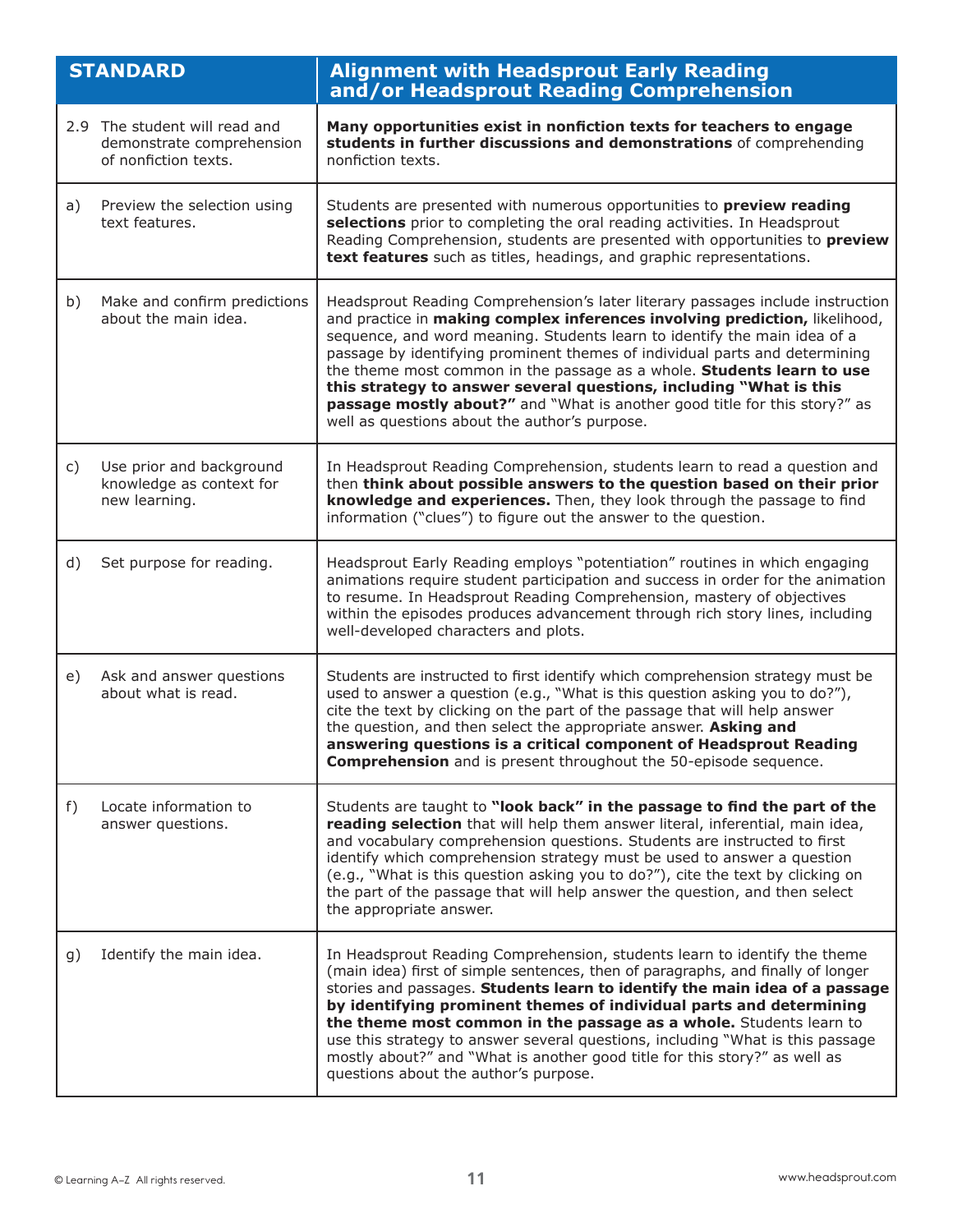| <b>STANDARD</b> |                                                                                               | <b>Alignment with Headsprout Early Reading</b><br>and/or Headsprout Reading Comprehension                                                                                                                                                                                                                                                                                                                                                                                                              |
|-----------------|-----------------------------------------------------------------------------------------------|--------------------------------------------------------------------------------------------------------------------------------------------------------------------------------------------------------------------------------------------------------------------------------------------------------------------------------------------------------------------------------------------------------------------------------------------------------------------------------------------------------|
| h)              | Read and reread familiar<br>passages with fluency,<br>accuracy, and meaningful<br>expression. | In Headsprout Early Reading, carefully designed fluency aims are set and<br>achieved throughout the program. The benchmark assessments provide<br>teachers with opportunities to observe transfer of fluency, accuracy, and<br>expression to printed text. In Headsprout Reading Comprehension, students<br>read three poems, six stand-alone narratives, four chapter stories, twelve<br>stand-alone expository pieces, and dozens of short passages at a mid-second-<br>to a mid-fourth-grade level. |
|                 | 2.10 The student will demonstrate<br>comprehension of information<br>in reference materials.  | The majority of lessons in Headsprout Reading Comprehension include answering<br>questions about text or resources/illustrations that accompany text.<br>Illustrations include maps, Venn diagrams, hierarchical and cluster<br>diagrams, and cross sections as well as artful depictions of characters,<br>settings, ideas, and actions.                                                                                                                                                              |
| a)              | Use table of contents.                                                                        | In Headsprout Reading Comprehension, students learn to use a table of<br>contents to answer questions about key facts and information in the text.                                                                                                                                                                                                                                                                                                                                                     |
| b)              | Use pictures, captions,<br>and charts.                                                        | The majority of lessons in Headsprout Reading Comprehension include answering<br>questions about text or resources/illustrations that accompany text.<br>Illustrations include maps, Venn diagrams, hierarchical and cluster<br>diagrams, and cross sections as well as artful depictions of characters,<br>settings, ideas, and actions.                                                                                                                                                              |
| C)              | Use dictionaries, glossaries,<br>and indices.                                                 | Component sequences established in Headsprout Reading Comprehension,<br>including the "look back" feature, using table of contents, finding meaning with<br>use of "just in time" vocabulary instruction, and a diverse set of illustration-<br>and diagram-based inquiry exercises prepare students to use dictionaries,<br>glossaries, and indices outside of the program environment.                                                                                                               |
| d)              | Use online resources.                                                                         | Headsprout Reading Comprehension provides students with "just in time"<br>vocabulary instruction in which students can select a hyperlinked word to<br>learn about the meaning of the word. This procedure mimics common<br>online resources and prepares students to apply the practice to novel online<br>environments.                                                                                                                                                                              |

| <b>STANDARD</b>                                                     | <b>Alignment with Headsprout Early Reading</b><br>and/or Headsprout Reading Comprehension                                                                                                                                                                                                                                                                                                                                                                                                                                                                                                                                                                                                                                                                                                                                                                                                                                                             |  |
|---------------------------------------------------------------------|-------------------------------------------------------------------------------------------------------------------------------------------------------------------------------------------------------------------------------------------------------------------------------------------------------------------------------------------------------------------------------------------------------------------------------------------------------------------------------------------------------------------------------------------------------------------------------------------------------------------------------------------------------------------------------------------------------------------------------------------------------------------------------------------------------------------------------------------------------------------------------------------------------------------------------------------------------|--|
| <b>Grade 3 Reading Standards of Learning</b>                        |                                                                                                                                                                                                                                                                                                                                                                                                                                                                                                                                                                                                                                                                                                                                                                                                                                                                                                                                                       |  |
| 3.3 The student will apply<br>word-analysis skills<br>when reading. | Headsprout Early Reading combines segmenting with instruction in letter-sound<br>relationships, and introduces the alphabetic principle (that letters represent<br>sounds) initially for sounds in isolation, and then for sounds embedded in<br>words. Students learn 94 carefully chosen phonetic elements to maximize a<br>learner's decoding repertoire. Initial sounds taught are those that maintain<br>a consistent pronunciation in over 85% of the words in which they appear.<br>Students find that sounds can be combined to make meaningful units of<br>phonemic information, and ultimately, make up words. Students discover<br>that some sounds can have other sounds inside them and that sound units<br>can be combined to make new sounds. In Headsprout Early Reading, text<br>spans a kindergarten to a mid-second-grade level, and in Headsprout Reading<br>Comprehension, text spans a mid-second- to a mid-fourth-grade level. |  |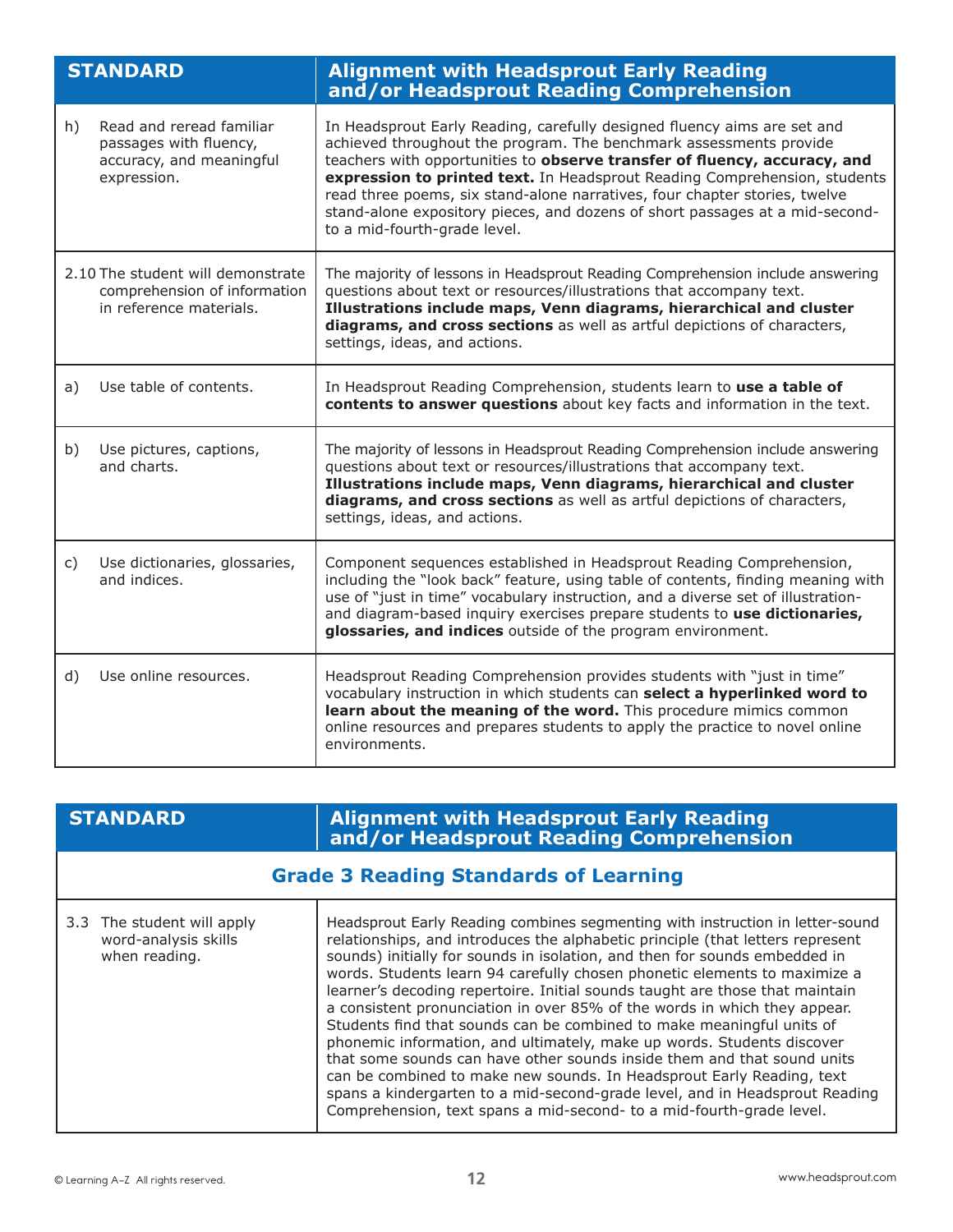|    | <b>STANDARD</b>                                                         | <b>Alignment with Headsprout Early Reading</b><br>and/or Headsprout Reading Comprehension                                                                                                                                                                                                                                                                                                                                                                                                                                                                                                                                                                                                                                                                                                                                                                                                                    |
|----|-------------------------------------------------------------------------|--------------------------------------------------------------------------------------------------------------------------------------------------------------------------------------------------------------------------------------------------------------------------------------------------------------------------------------------------------------------------------------------------------------------------------------------------------------------------------------------------------------------------------------------------------------------------------------------------------------------------------------------------------------------------------------------------------------------------------------------------------------------------------------------------------------------------------------------------------------------------------------------------------------|
| a) | Use knowledge of regular<br>and irregular vowel patterns.               | Students learn to differentiate between regular and irregular vowel sounds as<br>well as select and say words that contain regular and irregular vowel<br>patterns. For example, in Episode 61, students work extensively with to,<br>do, no, and go. Headsprout Early Reading teaches students a strategy called<br>"ballparking" to help students figure out words that are slightly irregular,<br>such as "work".                                                                                                                                                                                                                                                                                                                                                                                                                                                                                         |
| b) | Decode regular<br>multisyllabic words.                                  | In Headsprout Early Reading, Students are taught to decode and orally<br>produce regular multisyllabic words. Text used to establish and firm<br>decoding spans a kindergarten to mid-second-grade reading level.                                                                                                                                                                                                                                                                                                                                                                                                                                                                                                                                                                                                                                                                                            |
|    | 3.4 The student will expand<br>vocabulary when reading.                 | Students are directly taught target vocabulary words before reading a<br>passage and "discover" other word meanings through structured discovery<br>learning exercises. Students practice identifying the word that goes with a<br>picture, identifying a picture that goes with a word, identifying a word that<br>goes with a definition, and identifying a definition that goes with a word.<br>Students are able to click on words in a text while reading, in order to hear<br>the word's pronunciation and meaning. Students learn to derive the<br>meaning of a word from its surrounding context. Vocabulary words are<br>used throughout the program in multiple contexts, so students are exposed<br>to and use each word multiple times. For example, a vocabulary word directly<br>taught in one episode might be critical for answering a reading comprehension<br>question in a later episode. |
| a) | Use knowledge<br>of homophones.                                         | Students learn that some words look similar (e.g., the "o" in go and to) but<br>have different sounds, and words that look different (e.g., to and two) have<br>the same sounds but different meanings. 80 sprout stories provide additional<br>opportunities for students to use knowledge of homophones. In Headsprout<br>Reading Comprehension, students are exposed to over 13,000 words, many of<br>which provide opportunities to recognize and use knowledge of homophones.                                                                                                                                                                                                                                                                                                                                                                                                                           |
| b) | Use knowledge of roots,<br>affixes, synonyms, and<br>antonyms.          | Headsprout Early Reading teaches "s"; "ing"; "ed"; "es"; "er" and "est."<br>Students practice these within a variety of words, such as pouted; talking;<br>wanted; biggest; cakes; bringing; and many others. In Headsprout Reading<br>Comprehension, students are exposed to over 400 vocabulary words spanning<br>Grades 3-4, many of which contain common affixes and provide<br>opportunities for using knowledge of roots, antonyms, and synonyms.                                                                                                                                                                                                                                                                                                                                                                                                                                                      |
| C) | Apply meaning clues,<br>language structure, and<br>phonetic strategies. | Students learn to derive the meaning of a word from its surrounding context.<br>In addition to the systematic establishment of phonemic and phonological<br>awareness, Headsprout Early Reading teaches students a strategy called<br>"ballparking" to help them figure out words that are slightly irregular,<br>such as work. The offline readers and chapter stories that accompany the<br>programs provide hundreds of examples of language structure. Sentence<br>construction activities further establish application of language structure.                                                                                                                                                                                                                                                                                                                                                          |
| d) | Use context to clarify<br>meaning of unfamiliar words.                  | Students learn to derive the meaning of a word from its surrounding<br>context. Vocabulary words are used throughout the program in multiple<br>contexts, so students are exposed to and use each word multiple times.                                                                                                                                                                                                                                                                                                                                                                                                                                                                                                                                                                                                                                                                                       |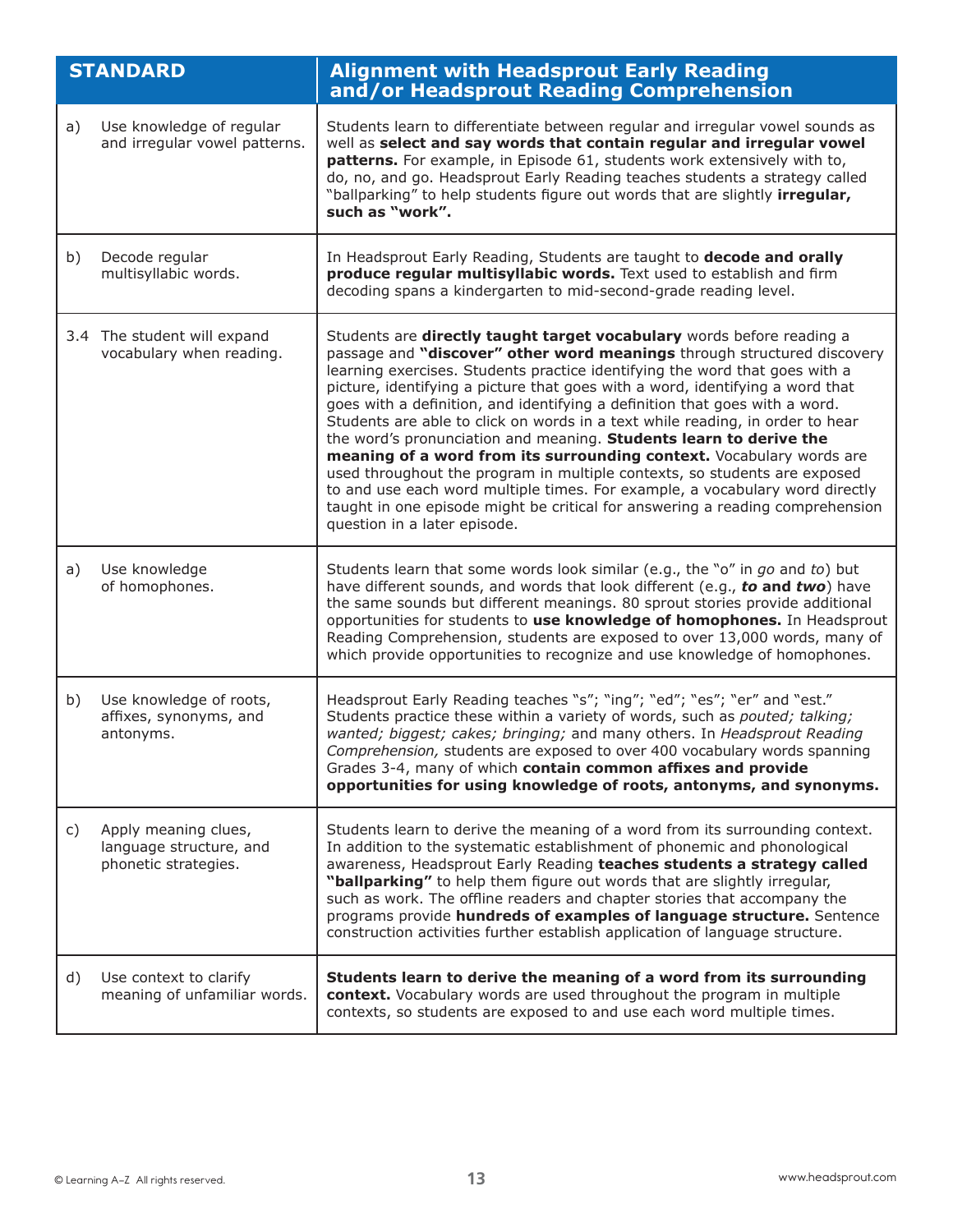|                | <b>STANDARD</b>                                                                                        | <b>Alignment with Headsprout Early Reading</b><br>and/or Headsprout Reading Comprehension                                                                                                                                                                                                                                                                                                                                                                                                                                                                        |
|----------------|--------------------------------------------------------------------------------------------------------|------------------------------------------------------------------------------------------------------------------------------------------------------------------------------------------------------------------------------------------------------------------------------------------------------------------------------------------------------------------------------------------------------------------------------------------------------------------------------------------------------------------------------------------------------------------|
| e)             | Discuss meanings of words<br>and develop vocabulary<br>by listening and reading<br>a variety of texts. | Throughout Headsprout Early Reading, students listen to the narrator read<br>and model fluent reading. Headsprout Reading Comprehension teaches an<br>additional 400 vocabulary words through three different methods, all of which are<br>modeled by the narrator. Chapter stories provide opportunities for discussion<br>of newly learned vocabulary words, as well as applying word-meaning<br>strategies to unfamiliar words across narrative, poetic, informational, and<br>expository text.                                                               |
| f)             | Use vocabulary from other<br>content areas.                                                            | Headsprout Reading Comprehension establishes mastery of content-specific<br>vocabulary words prior to many of the story reading exercises. For<br>example, prism, spectrum, visible, and angle are taught prior to a reading<br>activity focused on the properties of light. Another example includes teaching<br>federal, judicial, executive, and legislative prior to an activity focused on<br>government.                                                                                                                                                   |
| g)             | Use word reference resources<br>including the glossary,<br>dictionary, and thesaurus.                  | Component sequences established in Headsprout Reading Comprehension,<br>including the "look back" feature, using table of contents, finding meaning with<br>use of "just in time" vocabulary instruction, and a diverse set of illustration-<br>and diagram-based inquiry exercises prepare students to use dictionaries,<br>glossaries, and indices outside of the program environment.                                                                                                                                                                         |
|                | 3.5 The student will read and<br>demonstrate comprehension<br>of fictional text and poetry.            | Students read and respond to questions about expository text, narrative<br>text, and poetry throughout the program, both online and in printed texts.<br>In Headsprout Reading Comprehension, students are taught to find the<br>meanings of poems.                                                                                                                                                                                                                                                                                                              |
| a)             | Set a purpose for reading.                                                                             | In Headsprout Reading Comprehension, mastery of objectives within the episodes<br>produces advancement through rich story lines, including well-developed<br>characters and plots.                                                                                                                                                                                                                                                                                                                                                                               |
| b)             | Make connections between<br>previous experiences and<br>reading selections.                            | In Headsprout Reading Comprehension, students learn to read a question and<br>then think about possible answers to the question based on their prior<br>knowledge and experiences. Then, they look through the passage to find<br>information ("clues") to figure out the answer to the question. The program<br>delivers further instructional guidance by teaching students that some words<br>and phrases "make you think about" other words and phrases. Then, students<br>answer questions that incorporate prior experiences and the reading<br>selection. |
| c)             | Make, confirm, or revise<br>predictions.                                                               | Headsprout Reading Comprehension's later literary passages include instruction<br>and practice in making complex inferences involving prediction, likelihood,<br>sequence, and word meaning.                                                                                                                                                                                                                                                                                                                                                                     |
| $\mathsf{d}$ ) | Compare and contrast<br>settings, characters,<br>and events.                                           | Students predict what will happen next based on information in the story,<br>including information about characters' actions, feelings, and motives. Students<br>answer questions about characters' feelings based on character information<br>from the text such as actions and events. Stories include well-developed<br>characters, settings, and plots, which provide multiple opportunities for<br>comparison of characters, events, and settings.                                                                                                          |
| e)             | Identify the author's<br>purpose.                                                                      | Students learn to identify the main idea of a passage by identifying prominent<br>themes of individual parts and determining the theme most common in the<br>passage as a whole. These skills are extended to understanding author's<br>purpose.                                                                                                                                                                                                                                                                                                                 |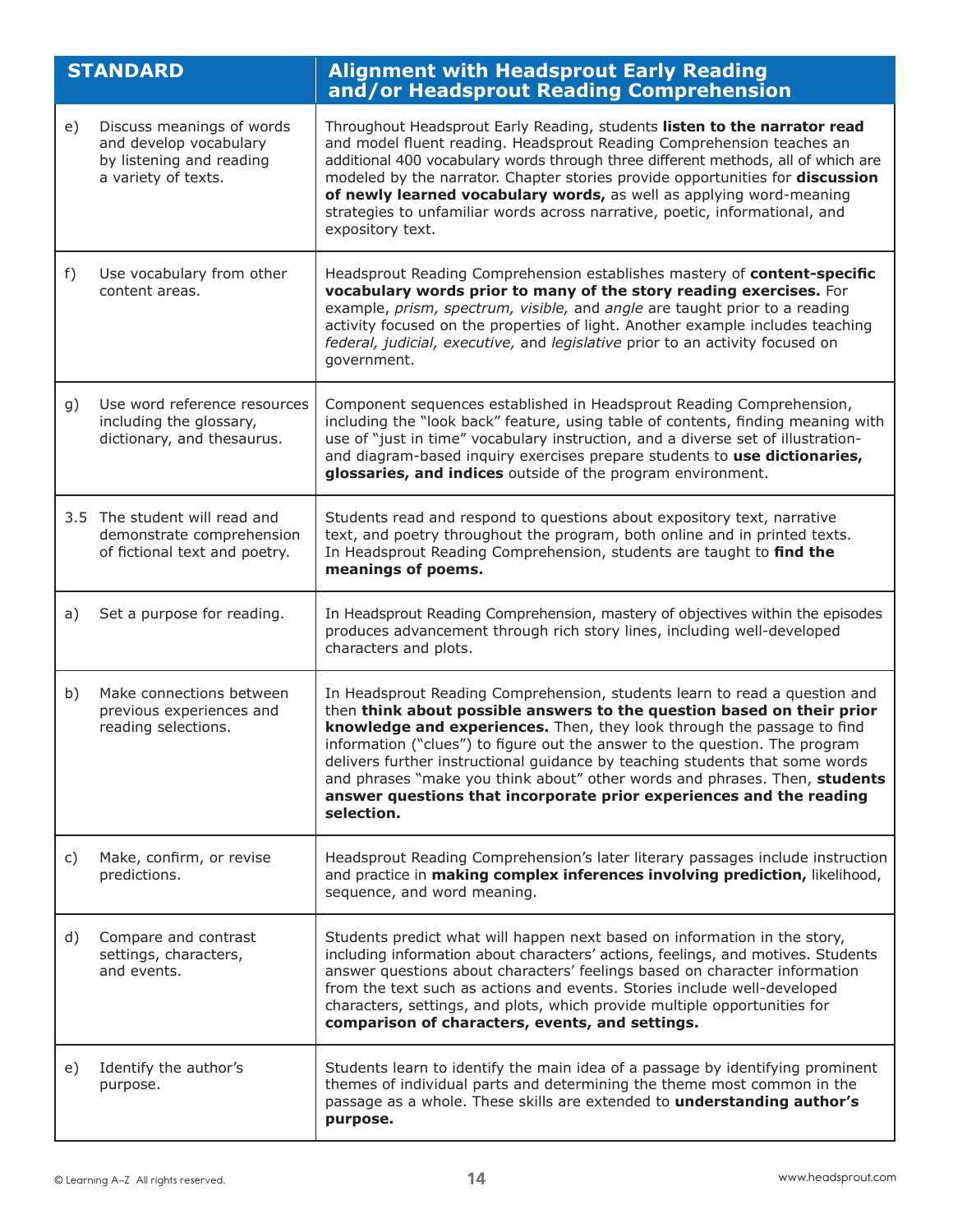|           | <b>STANDARD</b>                                                                                   | <b>Alignment with Headsprout Early Reading</b><br>and/or Headsprout Reading Comprehension                                                                                                                                                                                                                                                                                                                                                                                                                              |
|-----------|---------------------------------------------------------------------------------------------------|------------------------------------------------------------------------------------------------------------------------------------------------------------------------------------------------------------------------------------------------------------------------------------------------------------------------------------------------------------------------------------------------------------------------------------------------------------------------------------------------------------------------|
| f)        | Ask and answer questions<br>about what is read.                                                   | Students are instructed to first identify which comprehension strategy must<br>be used to answer a question (e.g., "What is this question asking you to do?"),<br>cite the text by clicking on the part of the passage that will help answer the<br>question, and then select the appropriate answer.                                                                                                                                                                                                                  |
| g)        | Draw conclusions about text.                                                                      | The work students do with concepts of likelihood and author's purpose give<br>them direct experience in drawing conclusions, and the print versions of the<br>material are available for teachers to use in helping students continue their<br>work in making such inferences.                                                                                                                                                                                                                                         |
| h)        | Identify the problem<br>and solution.                                                             | In reading the varied stories of Headsprout Reading Comprehension, students<br>answer many questions focusing on problem/conflict, resolution of<br>conflict, rising action, and climax. The print versions available offer many<br>opportunities for further study of these elements.                                                                                                                                                                                                                                 |
| i)        | Identify the main idea.                                                                           | In the first part of the program, questions ask what the paragraph or passage<br>is "mostly about." Students first learn how to determine the theme of a<br>portion of text, determine how often that theme occurs, and ultimately decide<br>that the most common theme is what the paragraph or passage is "mostly<br>about." As students master this strategy, they learn to apply the same<br>strategy to questions with alternative wording, such as those that ask<br>what a good title for the passage would be. |
| j)        | Identify supporting details.                                                                      | Students first learn how to determine the theme of a portion of text, determine<br>how often that theme occurs, and ultimately decide that the most common<br>theme is what the paragraph or passage is "mostly about." This process<br>requires that students first identify supporting details and then draw<br>conclusions about the main idea of the passage.                                                                                                                                                      |
| k)        | Use reading strategies to<br>monitor comprehension<br>throughout the reading<br>process.          | Students learn and practice strategies for answering questions about<br>text, including literal comprehension questions, inferential comprehension<br>questions, questions about main idea, and vocabulary questions requiring<br>students to derive the meaning of a word or phrase from context.                                                                                                                                                                                                                     |
| $\vert$ ) | Differentiate between<br>fiction and nonfiction.                                                  | Headsprout Reading Comprehension includes four chapter stories, six additional<br>narrative pieces, twelve expository pieces covering varied topics in science,<br>math, and social studies, and three poems. The stories provide students and<br>teachers with opportunities to differentiate between fiction and nonfiction.                                                                                                                                                                                         |
| m)        | Read with fluency<br>and accuracy.                                                                | Headsprout Reading Comprehension includes text spanning a mid-second- to<br>mid-fourth-grade reading level. Additionally, resources to guide and assist<br>further development of reading fluency are provided.                                                                                                                                                                                                                                                                                                        |
|           | 3.6 The student will continue<br>to read and demonstrate<br>comprehension of<br>nonfiction texts. | Headsprout Reading Comprehension includes four chapter stories, six additional<br>narrative pieces, and twelve expository pieces covering varied topics in<br>science, math, and social studies. Test level spans a mid-second- to mid-<br>fourth-grade level.                                                                                                                                                                                                                                                         |
| a)        | Identify the author's<br>purpose.                                                                 | Students learn to identify the main idea of a passage by identifying prominent<br>themes of individual parts and determining the theme most common in the<br>passage as a whole. These skills are extended to understanding author's<br>purpose.                                                                                                                                                                                                                                                                       |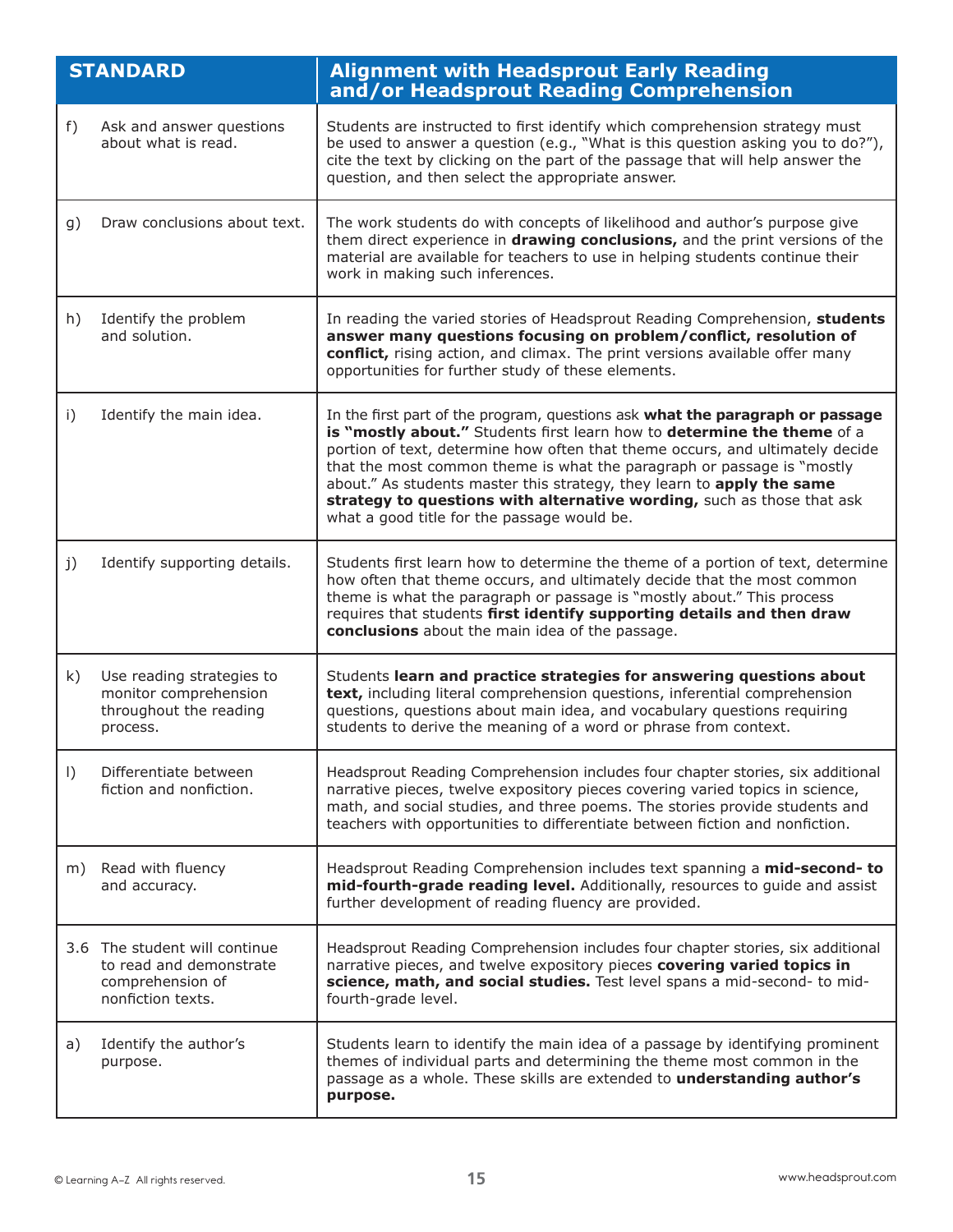|                | <b>STANDARD</b>                                                                          | <b>Alignment with Headsprout Early Reading</b><br>and/or Headsprout Reading Comprehension                                                                                                                                                                                                                                                                                                                                                                                                                                                                                                          |
|----------------|------------------------------------------------------------------------------------------|----------------------------------------------------------------------------------------------------------------------------------------------------------------------------------------------------------------------------------------------------------------------------------------------------------------------------------------------------------------------------------------------------------------------------------------------------------------------------------------------------------------------------------------------------------------------------------------------------|
| b)             | Use prior and background<br>knowledge as context for<br>new learning.                    | In Headsprout Reading Comprehension, students learn to read a question and<br>then think about possible answers to the question based on their prior<br>knowledge and experiences. Then, they look through the passage to find<br>information ("clues") to figure out the answer to the question.                                                                                                                                                                                                                                                                                                  |
| C)             | Preview and use<br>text features.                                                        | In Headsprout Reading Comprehension, students are presented with opportunities<br>to preview and use text features such as titles, headings, and graphic<br>representations.                                                                                                                                                                                                                                                                                                                                                                                                                       |
| d)             | Ask and answer questions<br>about what is read.                                          | Students are instructed to first identify which comprehension strategy must<br>be used to answer a question (e.g., "What is this question asking you to do?"),<br>cite the text by clicking on the part of the passage that will help answer the<br>question, and then select the appropriate answer.                                                                                                                                                                                                                                                                                              |
| e)             | Draw conclusions based<br>on text.                                                       | The work students do with concepts of likelihood and author's purpose give<br>them direct experience in drawing conclusions, and the print versions of the<br>material are available for teachers to use in helping students continue their<br>work in making such inferences.                                                                                                                                                                                                                                                                                                                     |
| f)             | Summarize major points<br>found in nonfiction texts.                                     | In Headsprout Reading Comprehension, students learn to identify the theme<br>(main idea) first of simple sentences, then of paragraphs, and finally of longer<br>stories and passages. Students learn to identify the main idea of a passage<br>by identifying prominent themes of individual parts and determining<br>the theme most common in the passage as a whole. Students learn to<br>use this strategy to answer several questions, including "What is this passage<br>mostly about?" and "What is another good title for this story?" as well as<br>questions about the author's purpose. |
| g)             | Identify the main idea.                                                                  | In the first part of the program, questions ask what the paragraph or passage<br>is "mostly about." Students first learn how to determine the theme of a<br>portion of text, determine how often that theme occurs, and ultimately decide<br>that the most common theme is what the paragraph or passage is "mostly<br>about." As students master this strategy, they learn to apply the same<br>strategy to questions with alternative wording, such as those that ask<br>what a good title for the passage would be.                                                                             |
| h)             | Identify supporting details.                                                             | Students first learn how to determine the theme of a portion of text, determine<br>how often that theme occurs, and ultimately decide that the most common<br>theme is what the paragraph or passage is "mostly about." This process<br>requires that students first identify supporting details and then draw<br>conclusions about the main idea of the passage.                                                                                                                                                                                                                                  |
| $\mathsf{i}$ ) | Compare and contrast the<br>characteristics of biographies<br>and autobiographies.       | One of the stories is a <b>biographical passage about Helen Keller.</b> This story<br>provides students and teachers with an opportunity to compare and contrast<br>the characteristics of biographies and autobiographies.                                                                                                                                                                                                                                                                                                                                                                        |
| j)             | Use reading strategies to<br>monitor comprehension<br>throughout the reading<br>process. | Students learn and practice strategies for answering questions about<br>text, including literal comprehension questions, inferential comprehension<br>questions, questions about main idea, and vocabulary questions requiring<br>students to derive the meaning of a word or phrase from context.                                                                                                                                                                                                                                                                                                 |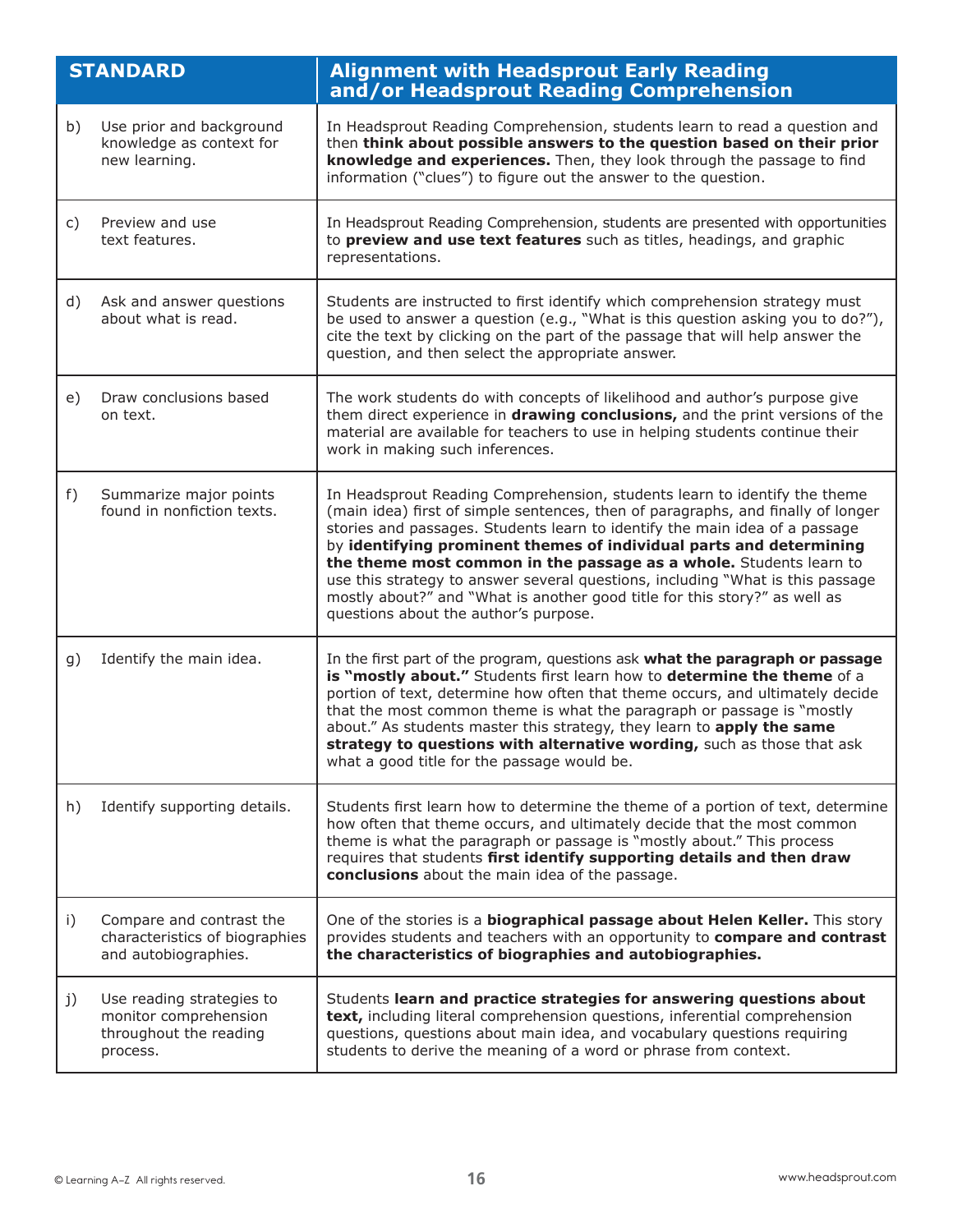|           | <b>STANDARD</b>                                                                                                        | <b>Alignment with Headsprout Early Reading</b><br>and/or Headsprout Reading Comprehension                                                                                                                                                                                                                                                                                                                                                                 |
|-----------|------------------------------------------------------------------------------------------------------------------------|-----------------------------------------------------------------------------------------------------------------------------------------------------------------------------------------------------------------------------------------------------------------------------------------------------------------------------------------------------------------------------------------------------------------------------------------------------------|
| k)        | Identify new information<br>gained from reading.                                                                       | Students learn to identify when a question is asking about something that<br>can be found in the text, learn how to find the answer in the text, and match<br>an answer choice with the words that they found in the text. This strategy<br>teaches students how to identify and use new information gained from<br>reading text.                                                                                                                         |
| $\vert$ ) | Read with fluency<br>and accuracy.                                                                                     | Headsprout Reading Comprehension includes text spanning a mid-second- to<br>mid-fourth-grade reading level. Additionally, resources to guide and assist<br>further development of reading fluency are provided.                                                                                                                                                                                                                                           |
| 3.7       | The student will demonstrate<br>comprehension of informa-<br>tion from a variety of print<br>and electronic resources. | Students learn to identify when a question is asking about something that can<br>be found in the text, learn how to find the answer in the text, and match an<br>answer choice with the words that they found in the text.                                                                                                                                                                                                                                |
| a)        | Use encyclopedias and other<br>reference books, including<br>online reference materials.                               | Component sequences established in Headsprout Reading Comprehension,<br>including the "look back" procedure, using table of contents, finding meaning<br>with use of "just in time" vocabulary instruction, and a diverse set of illustration-<br>and diagram-based inquiry exercises prepare students to use encyclopedias<br>and other reference books.                                                                                                 |
| b)        | Use table of contents,<br>indices, and charts.                                                                         | In Headsprout Reading Comprehension, students learn to use a table of<br>contents to answer questions about key facts and information in the text.<br>The majority of lessons include answering questions about text or resources/<br>illustrations that accompany text. Illustrations include maps, Venn diagrams,<br>hierarchical and cluster diagrams, and cross sections as well as artful<br>depictions of characters, settings, ideas, and actions. |

|    | <b>STANDARD</b>                                                            | <b>Alignment with Headsprout Reading Comprehension</b>                                                                                                                                                                                                                                                                                                                                                                                                                                                                                                                                                                                  |  |
|----|----------------------------------------------------------------------------|-----------------------------------------------------------------------------------------------------------------------------------------------------------------------------------------------------------------------------------------------------------------------------------------------------------------------------------------------------------------------------------------------------------------------------------------------------------------------------------------------------------------------------------------------------------------------------------------------------------------------------------------|--|
|    | <b>Grade 4 English Standards of Learning</b>                               |                                                                                                                                                                                                                                                                                                                                                                                                                                                                                                                                                                                                                                         |  |
|    | 4.4 The student will expand<br>vocabulary when reading.                    | Headsprout Reading Comprehension includes instruction in vocabulary<br>words leveled at second through fourth grade, with some of the program's<br>later words appearing on lists for Grade 5. Over 400 vocabulary words are<br>taught using "rapid mapping" exercises, "just in time" vocabulary building,<br>and finding meaning from context (with substitution strategies). In order to<br>be used and retained, new words must be encountered in multiple contexts.<br>The words taught in the program occur in stories and passages throughout the<br>program, and students later use these words to answer questions about text. |  |
| a) | Use context to clarify<br>meanings of unfamiliar<br>words.                 | Students learn to derive the meaning of a word from its surrounding<br>context. Vocabulary words are used throughout the program in multiple<br>contexts, so students are exposed to and use each word multiple times.                                                                                                                                                                                                                                                                                                                                                                                                                  |  |
| b) | Use knowledge of roots,<br>affixes, synonyms,<br>antonyms, and homophones. | In Headsprout Reading Comprehension, students are exposed to over 400<br>vocabulary words spanning Grades 3-4, many of which contain common<br>affixes and provide opportunities for using knowledge of roots,<br>antonyms, synonyms, and homophones.                                                                                                                                                                                                                                                                                                                                                                                   |  |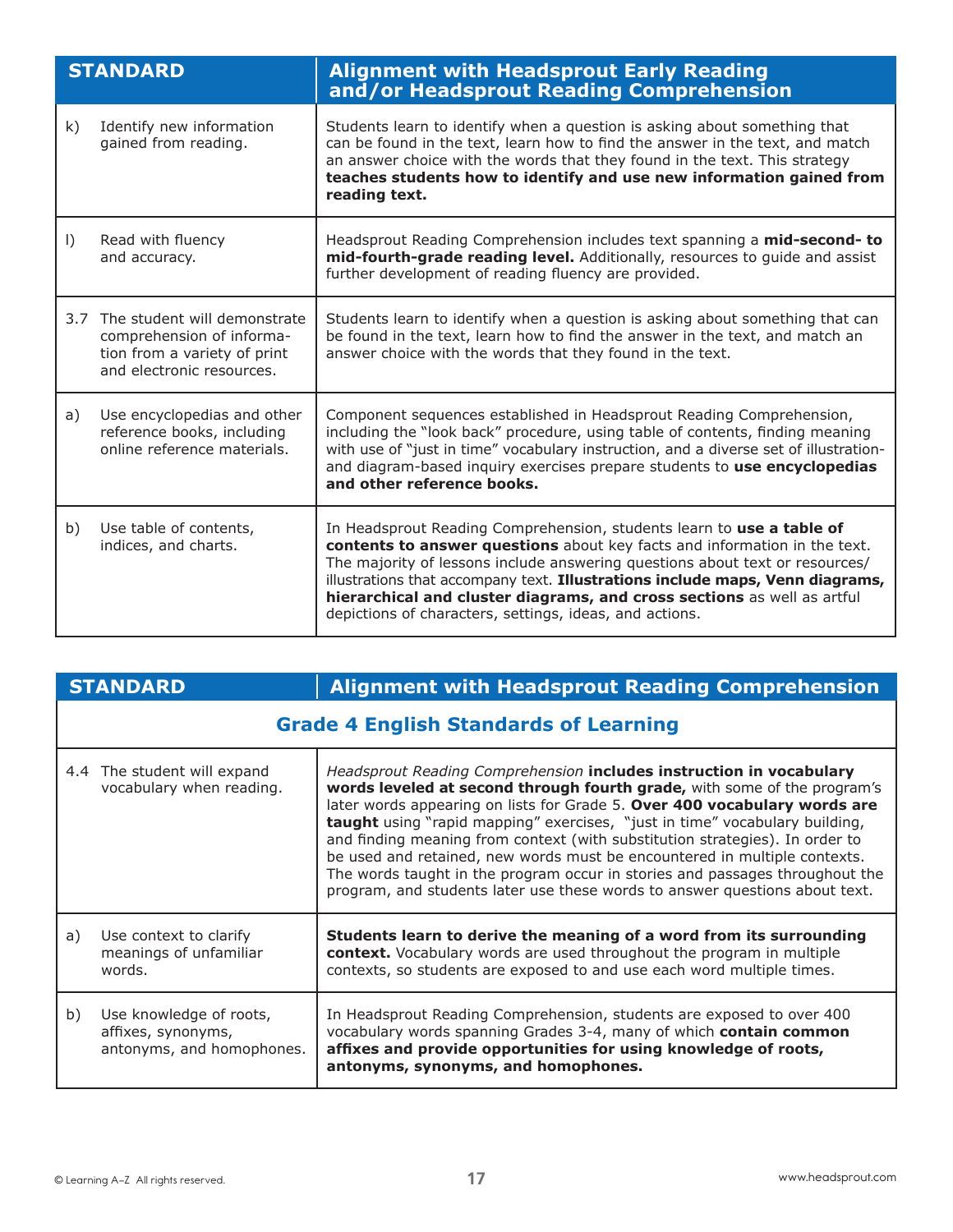|    | <b>STANDARD</b>                                                                                                              | <b>Alignment with Headsprout Reading Comprehension</b>                                                                                                                                                                                                                                                                                                                                                                                                                                                                                                                                             |
|----|------------------------------------------------------------------------------------------------------------------------------|----------------------------------------------------------------------------------------------------------------------------------------------------------------------------------------------------------------------------------------------------------------------------------------------------------------------------------------------------------------------------------------------------------------------------------------------------------------------------------------------------------------------------------------------------------------------------------------------------|
| C) | Use word-reference<br>materials, including the<br>glossary, dictionary, and<br>thesaurus.                                    | Component sequences established in Headsprout Reading Comprehension,<br>including the "look back" feature, using table of contents, finding meaning with<br>use of "just in time" vocabulary instruction, and a diverse set of illustration-<br>and diagram-based inquiry exercises prepare students to use dictionaries,<br>glossaries, and thesauruses outside of the program environment.                                                                                                                                                                                                       |
| d) | Develop vocabulary by<br>listening to and reading<br>a variety of texts.                                                     | Headsprout Reading Comprehension teaches 400 vocabulary words through<br>three different methods, all of which are modeled by the narrator. Chapter<br>stories provide opportunities for discussion of newly learned vocabulary<br>words, as well as applying word-meaning strategies to unfamiliar words across<br>narrative, poetic, informational, and expository text.                                                                                                                                                                                                                         |
| e) | Use vocabulary from other<br>content areas.                                                                                  | Headsprout Reading Comprehension establishes mastery of content-specific<br>vocabulary words prior to many of the story reading exercises. For<br>example, prism, spectrum, visible, and angle are taught prior to a reading<br>activity focused on the properties of light. Another example includes teaching<br>federal, judicial, executive, and legislative prior to an activity focused on<br>government.                                                                                                                                                                                     |
|    | 4.5 The student will read and<br>demonstrate comprehension<br>of fictional texts, narrative<br>nonfiction texts, and poetry. | In Headsprout Reading Comprehension, students read three poems, six<br>stand-alone narratives, four chapter stories, twelve stand-alone expository<br>pieces, and dozens of short passages. Students learn to answer literal,<br>inferential, main idea, and derived meaning comprehension questions<br>throughout the program, across all passage types.                                                                                                                                                                                                                                          |
| a) | Explain the author's purpose.                                                                                                | In Headsprout Reading Comprehension, many passages late in the program<br>expose students to concepts of likelihood and <b>author's purpose,</b> which may<br>be used to explain and experience opinion, which may then be differentiated<br>from fact.                                                                                                                                                                                                                                                                                                                                            |
| b) | Describe how the choice<br>of language, setting,<br>characters, and information<br>contributes to the author's<br>purpose.   | Students learn to identify the main idea of a passage by identifying prominent<br>themes of individual parts and determining the theme most common in the<br>passage as a whole. These skills are extended to understanding author's<br>purpose.                                                                                                                                                                                                                                                                                                                                                   |
| C) | Identify the main idea.                                                                                                      | In Headsprout Reading Comprehension, students learn to identify the theme<br>(main idea) first of simple sentences, then of paragraphs, and finally of longer<br>stories and passages. Students learn to identify the main idea of a<br>passage by identifying prominent themes of individual parts and<br>determining the theme most common in the passage as a whole.<br>Students learn to use this strategy to answer several questions, including<br>"What is this passage mostly about?" and "What is another good title for this<br>story?" as well as questions about the author's purpose. |
| d) | Summarize supporting<br>details.                                                                                             | Students first learn how to determine the theme of a portion of text, determine<br>how often that theme occurs, and ultimately decide that the most common<br>theme is what the paragraph or passage is "mostly about." This process<br>requires that students first identify supporting details and then draw<br>conclusions about the main idea of the passage.                                                                                                                                                                                                                                  |
| e) | Identify the problem<br>and solution.                                                                                        | In reading the varied stories of Headsprout Reading Comprehension, students<br>answer many questions focusing on problem/conflict, resolution of<br>conflict, rising action, and climax. The print versions available offer many<br>opportunities for further study of these elements.                                                                                                                                                                                                                                                                                                             |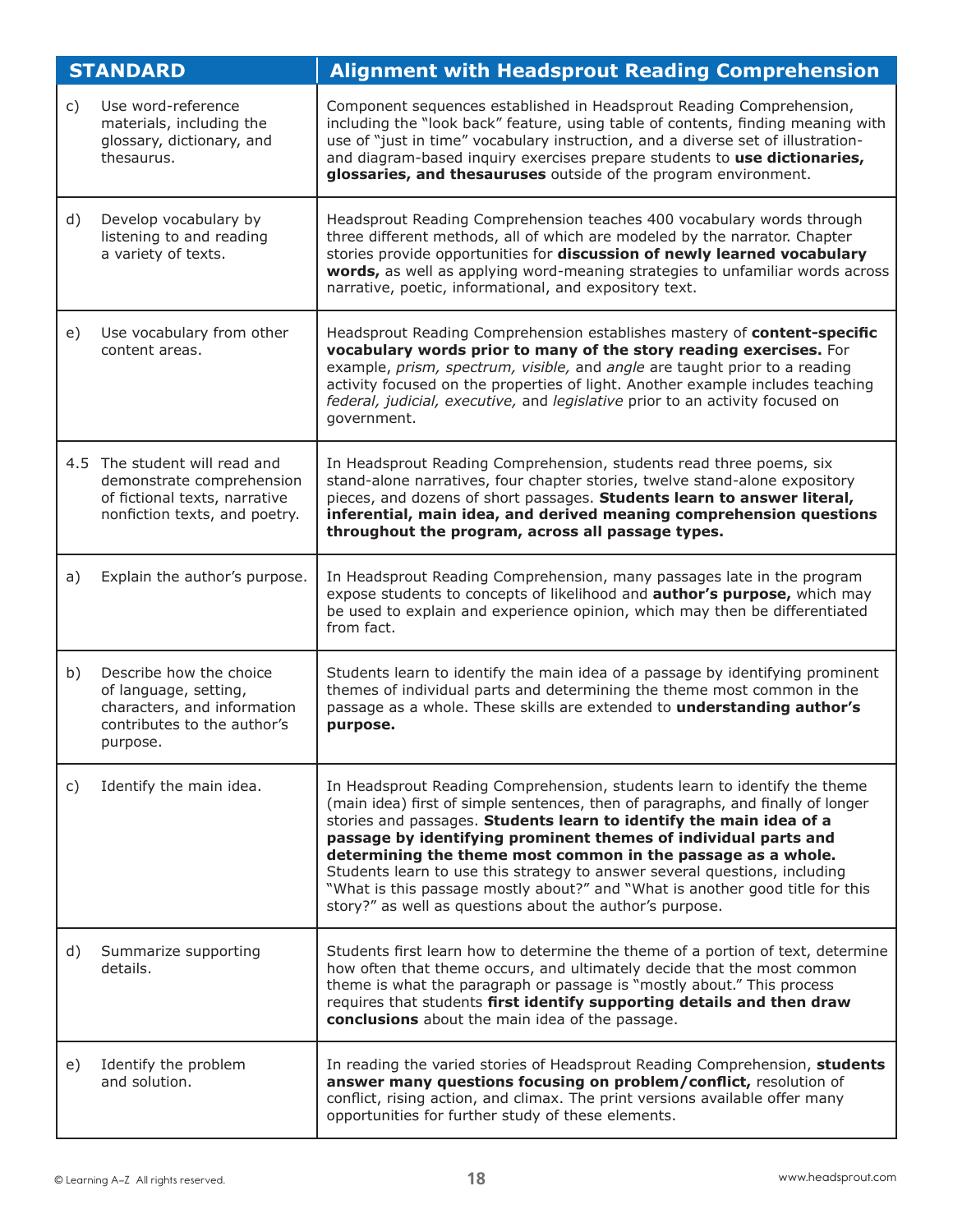|         | <b>STANDARD</b>                                                                                                                               | <b>Alignment with Headsprout Reading Comprehension</b>                                                                                                                                                                                                                                                                                                                                                                                                                                                                                                                                                                                                             |
|---------|-----------------------------------------------------------------------------------------------------------------------------------------------|--------------------------------------------------------------------------------------------------------------------------------------------------------------------------------------------------------------------------------------------------------------------------------------------------------------------------------------------------------------------------------------------------------------------------------------------------------------------------------------------------------------------------------------------------------------------------------------------------------------------------------------------------------------------|
| $f$ )   | Describe the relationship<br>between text and previously<br>read materials.                                                                   | In Headsprout Reading Comprehension, students learn to read a question and<br>then think about possible answers to the question based on their prior<br>knowledge and experiences. Then, they look through the passage to find<br>information ("clues") to figure out the answer to the question. The program<br>delivers further instructional guidance by teaching students that some words<br>and phrases "make you think about" other words and phrases. Then, students<br>answer questions that incorporate prior experiences and the reading<br>selection.                                                                                                   |
| g)      | Identify sensory words.                                                                                                                       | In Headsprout Reading Comprehension, students read three poems, six stand-<br>alone narratives, four chapter stories, twelve stand-alone expository pieces,<br>and dozens of short passages, all of which combine to present teachers with a<br>rich and diverse source for identification and description of sensory words.                                                                                                                                                                                                                                                                                                                                       |
| h)      | Draw conclusions/make<br>inferences about text.                                                                                               | Headsprout Reading Comprehension teaches that inferential comprehension<br>questions are those in which the answer is not explicitly stated in the text.<br>The student must make an inference based on the text. For example, the<br>inference may involve identifying synonyms or using pieces of information to<br>predict what will happen or to determine how a character feels. Students learn<br>to identify when a question is asking about an inference (when the answer is<br>not clearly shown), how to find "clue words" in the text that will help them<br>answer the question, and then to match an answer choice with the clue words<br>they found. |
| i)      | Make, confirm, or revise<br>predictions.                                                                                                      | Headsprout Reading Comprehension's later literary passages include instruction<br>and practice in making complex inferences involving prediction, likelihood,<br>sequence, and word meaning.                                                                                                                                                                                                                                                                                                                                                                                                                                                                       |
| j)      | Identify cause and effect<br>relationships.                                                                                                   | In Headsprout Reading Comprehension, students first learn to put common<br>everyday events in order and then learn and practice putting events from a<br>story in order. Students practice working with the order of events by working<br>with sequence diagrams and by answering questions about events that<br>happened first, next, last, before, and after other events. The wide array of<br>stories and passages provide numerous opportunities to identify additional<br>cause/effect relationships.                                                                                                                                                        |
| k)      | Use reading strategies<br>throughout the reading<br>process to monitor<br>comprehension.                                                      | Students learn and practice strategies for answering questions about<br>text, including literal comprehension questions, inferential comprehension<br>questions, questions about main idea, and vocabulary questions requiring<br>students to derive the meaning of a word or phrase from context.                                                                                                                                                                                                                                                                                                                                                                 |
| $\vert$ | Read with fluency<br>and accuracy.                                                                                                            | Headsprout Reading Comprehension includes text spanning a mid-second- to<br>mid-fourth-grade reading level. Additionally, resources to guide and assist<br>further development of reading fluency are provided.                                                                                                                                                                                                                                                                                                                                                                                                                                                    |
|         | 4.6 The student will read and<br>demonstrate comprehension<br>of nonfiction texts.                                                            | Headsprout Reading Comprehension includes four chapter stories, six additional<br>narrative pieces, and twelve expository pieces covering varied topics in<br>science, math, and social studies. Test level spans a mid-second- to mid-<br>fourth-grade level.                                                                                                                                                                                                                                                                                                                                                                                                     |
| a)      | Use text structures, such as<br>type, headings, and graphics,<br>to predict and categorize<br>information in both print and<br>digital texts. | The majority of lessons in Headsprout Reading Comprehension include answering<br>questions about text or resources/illustrations that accompany text. Illustrations<br>include maps, Venn diagrams, hierarchical and cluster diagrams, and<br>cross sections as well as artful depictions of characters, settings, ideas, and<br>actions.                                                                                                                                                                                                                                                                                                                          |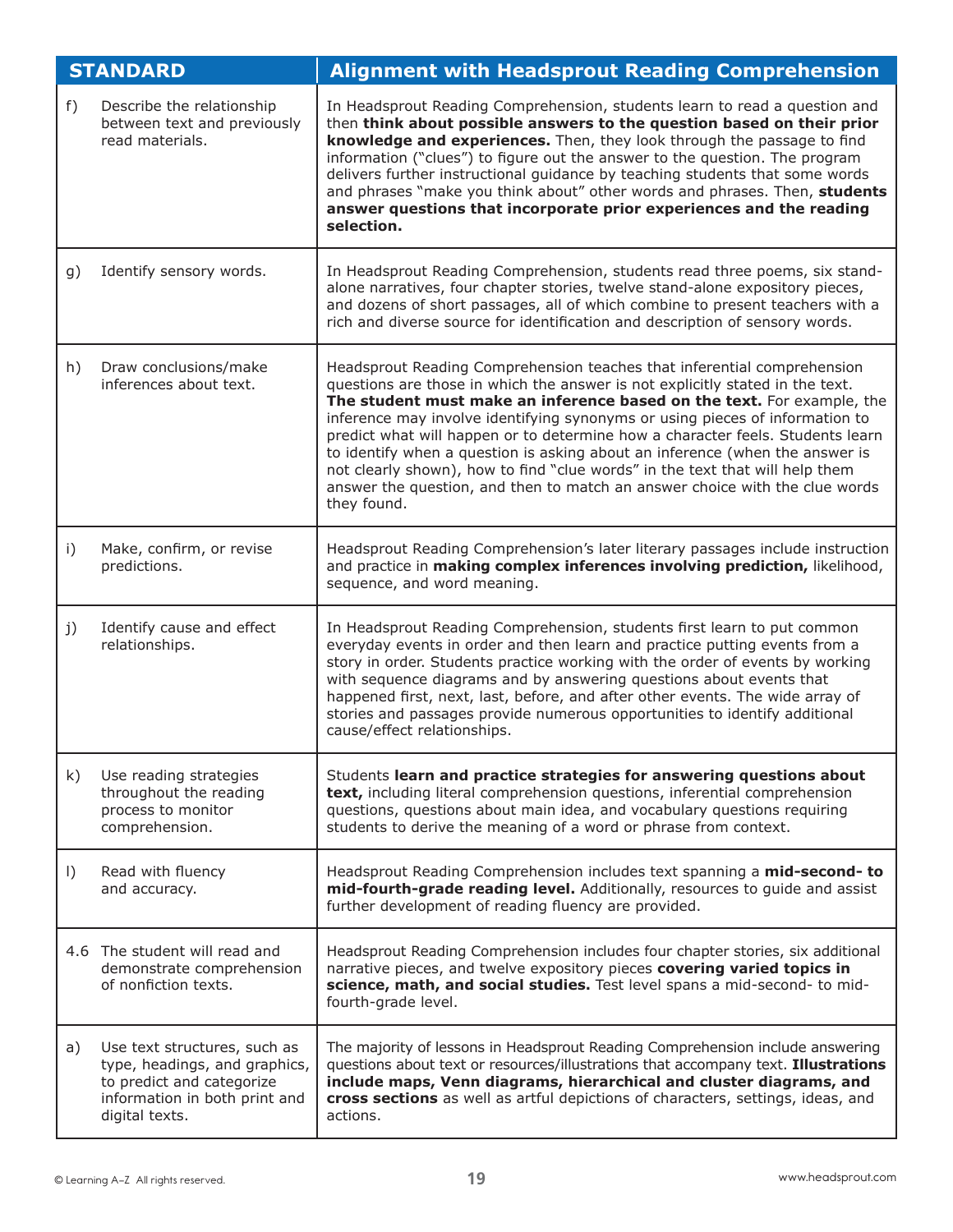|    | <b>STANDARD</b>                                                                                     | <b>Alignment with Headsprout Reading Comprehension</b>                                                                                                                                                                                                                                                                                                                                                                                                                                                                                                                                                                                                             |
|----|-----------------------------------------------------------------------------------------------------|--------------------------------------------------------------------------------------------------------------------------------------------------------------------------------------------------------------------------------------------------------------------------------------------------------------------------------------------------------------------------------------------------------------------------------------------------------------------------------------------------------------------------------------------------------------------------------------------------------------------------------------------------------------------|
| b) | Formulate questions that<br>might be answered in the<br>selection.                                  | Students are instructed to first identify which comprehension strategy must be<br>used to answer a question (e.g., "What is this question asking you to do?"),<br>cite the text by clicking on the part of the passage that will help answer the<br>question, and then select the appropriate answer.                                                                                                                                                                                                                                                                                                                                                              |
| C) | Explain the author's purpose.                                                                       | Students learn to identify the main idea of a passage by identifying prominent<br>themes of individual parts and determining the theme most common in the<br>passage as a whole. These skills are extended to understanding author's<br>purpose.                                                                                                                                                                                                                                                                                                                                                                                                                   |
| d) | Identify the main idea.                                                                             | In Headsprout Reading Comprehension, students learn to identify the theme<br>(main idea) first of simple sentences, then of paragraphs, and finally of longer<br>stories and passages. Students learn to identify the main idea of a<br>passage by identifying prominent themes of individual parts and<br>determining the theme most common in the passage as a whole.<br>Students learn to use this strategy to answer several questions, including<br>"What is this passage mostly about?" and "What is another good title for this<br>story?" as well as questions about the author's purpose.                                                                 |
| e) | Summarize supporting<br>details.                                                                    | Students first learn how to determine the theme of a portion of text, determine<br>how often that theme occurs, and ultimately decide that the most common<br>theme is what the paragraph or passage is "mostly about." This process<br>requires that students first identify supporting details and then draw<br>conclusions about the main idea of the passage.                                                                                                                                                                                                                                                                                                  |
| f) | Draw conclusions and make<br>simple inferences using<br>textual information as<br>support.          | Headsprout Reading Comprehension teaches that inferential comprehension<br>questions are those in which the answer is not explicitly stated in the text.<br>The student must make an inference based on the text. For example,<br>the inference may involve identifying synonyms or using pieces of information<br>to predict what will happen or to determine how a character feels. Students<br>learn to identify when a question is asking about an inference (when the<br>answer is not clearly shown), how to find "clue words" in the text that will help<br>them answer the question, and then to match an answer choice with the clue<br>words they found. |
| g) | Distinguish between<br>cause and effect.                                                            | In Headsprout Reading Comprehension, students first learn to put common<br>everyday events in order and then learn and practice putting events from a<br>story in order. Students practice working with the order of events by working<br>with sequence diagrams and by answering questions about events that happened<br>first, next, last, before, and after other events. The wide array of stories and<br>passages provide numerous opportunities to identify additional cause/effect<br>relationships.                                                                                                                                                        |
| h) | Distinguish between<br>fact and opinion.                                                            | Many of the program's later passages expose students to concepts of likelihood<br>as well as author's purpose, both of which may be used to explain and experience<br>opinion, which may then be differentiated from fact. The print versions of all<br>the Headsprout Reading Comprehension stories are available for teachers to<br>use in helping students further distinguish between fact and opinion.                                                                                                                                                                                                                                                        |
| i) | Use prior knowledge and<br>build additional background<br>knowledge as context for<br>new learning. | In Headsprout Reading Comprehension, students learn to read a question and<br>then think about possible answers to the question based on their prior<br>knowledge and experiences. Then, they look through the passage to find<br>information ("clues") to figure out the answer to the question. The program<br>delivers further instructional guidance by teaching students that some words<br>and phrases "make you think about" other words and phrases. Then, students<br>answer questions that incorporate prior experiences and the reading<br>selection.                                                                                                   |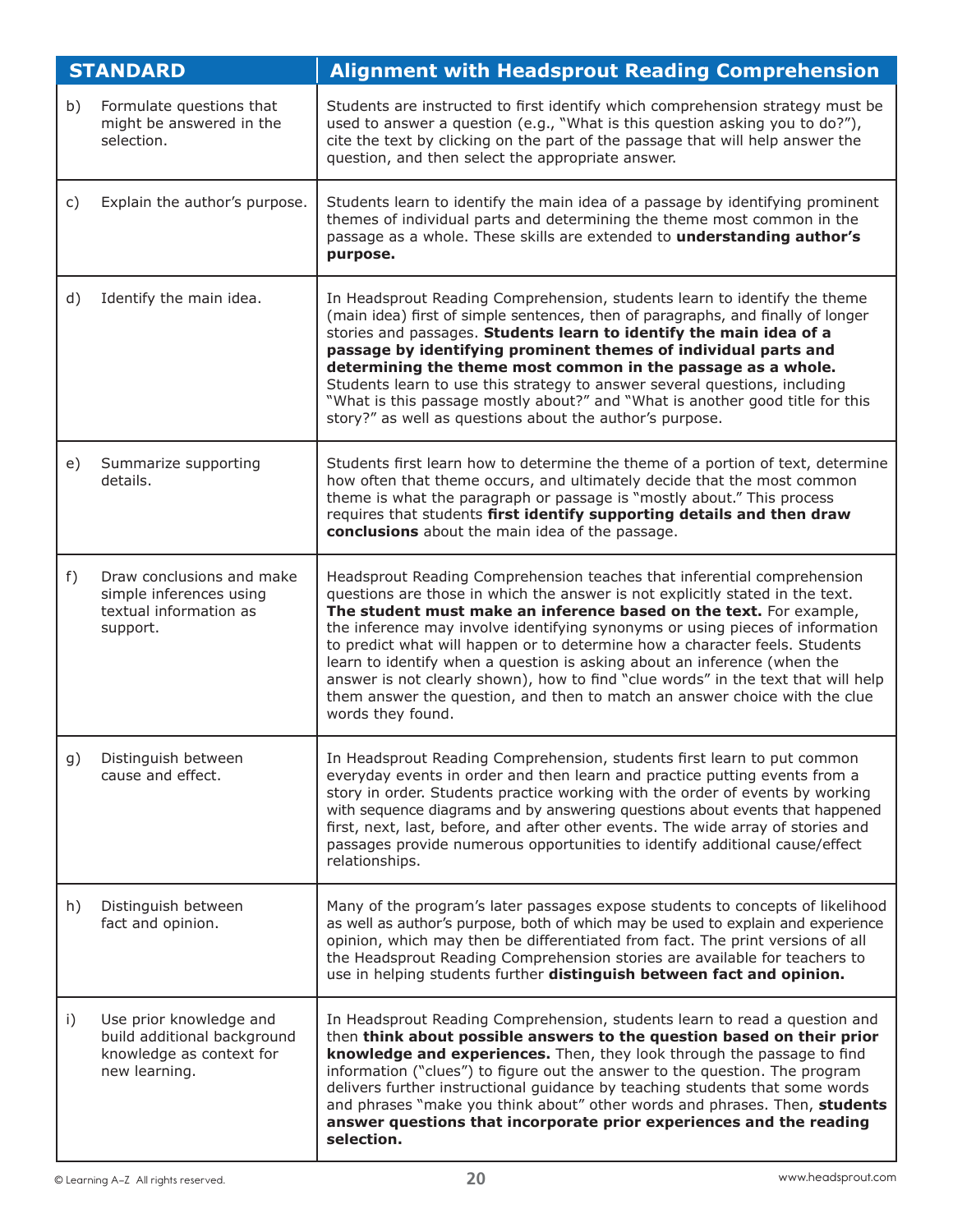| <b>STANDARD</b> |                                                                                          | <b>Alignment with Headsprout Reading Comprehension</b>                                                                                                                                                                                                                                                                            |
|-----------------|------------------------------------------------------------------------------------------|-----------------------------------------------------------------------------------------------------------------------------------------------------------------------------------------------------------------------------------------------------------------------------------------------------------------------------------|
| j)              | Identify new information<br>gained from reading.                                         | Students learn to identify when a question is asking about something that<br>can be found in the text, learn how to find the answer in the text, and match<br>an answer choice with the words that they found in the text. This strategy<br>teaches students how to identify and use new information gained from<br>reading text. |
| k)              | Use reading strategies<br>throughout the reading<br>process to monitor<br>comprehension. | Students learn and practice strategies for answering questions about<br>text, including literal comprehension questions, inferential comprehension<br>questions, questions about main idea, and vocabulary questions requiring<br>students to derive the meaning of a word or phrase from context.                                |
| $\vert$         | Read with fluency<br>and accuracy.                                                       | Headsprout Reading Comprehension includes text spanning a mid-second- to<br>mid-fourth-grade reading level.                                                                                                                                                                                                                       |

| <b>STANDARD</b> |                                                                                                                          | <b>Alignment with Headsprout Reading Comprehension</b>                                                                                                                                                                                                                                                                                                                                                                                                                                                                                                                                                                                  |  |  |  |
|-----------------|--------------------------------------------------------------------------------------------------------------------------|-----------------------------------------------------------------------------------------------------------------------------------------------------------------------------------------------------------------------------------------------------------------------------------------------------------------------------------------------------------------------------------------------------------------------------------------------------------------------------------------------------------------------------------------------------------------------------------------------------------------------------------------|--|--|--|
|                 | <b>Grade 5 English Standards of Learning</b>                                                                             |                                                                                                                                                                                                                                                                                                                                                                                                                                                                                                                                                                                                                                         |  |  |  |
|                 | 5.4 The student will expand<br>vocabulary when reading.                                                                  | Headsprout Reading Comprehension includes instruction in vocabulary<br>words leveled at second through fourth grade, with some of the program's<br>later words appearing on lists for Grade 5. Over 400 vocabulary words are<br>taught using "rapid mapping" exercises, "just in time" vocabulary building,<br>and finding meaning from context (with substitution strategies). In order to<br>be used and retained, new words must be encountered in multiple contexts.<br>The words taught in the program occur in stories and passages throughout the<br>program, and students later use these words to answer questions about text. |  |  |  |
| a)              | Use context to clarify<br>meaning of unfamiliar<br>words and phrases.                                                    | Students learn to derive the meaning of a word from its surrounding<br>context. Vocabulary words are used throughout the program in multiple<br>contexts, so students are exposed to and use each word multiple times.                                                                                                                                                                                                                                                                                                                                                                                                                  |  |  |  |
| b)              | Use context and sentence<br>structure to determine<br>meanings and differentiate<br>among multiple meanings<br>of words. | Students learn specific strategies to derive the meaning of a word or phrase<br>from its surrounding context. Flexibility in word knowledge is promoted in<br>activities that require the learner to identify the contextual meaning of a<br>word among common-definition distracters (for example, selecting the<br>definition of <i>upset</i> as used in the passage when more common definitions of<br>upset are used as distracters).                                                                                                                                                                                               |  |  |  |
| c)              | Use knowledge of roots,<br>affixes, synonyms,<br>antonyms, and homophones.                                               | In Headsprout Reading Comprehension, students are exposed to over 400<br>vocabulary words spanning Grades 3-5, many of which contain common<br>affixes and provide opportunities for using knowledge of roots,<br>antonyms, synonyms, and homophones.                                                                                                                                                                                                                                                                                                                                                                                   |  |  |  |
| d)              | Identify an author's use<br>of figurative language.                                                                      | Students read about rhyme and read poems that rhyme. These poems also<br>employ figurative language and poetic devices.                                                                                                                                                                                                                                                                                                                                                                                                                                                                                                                 |  |  |  |
| e)              | Use dictionary, glossary,<br>thesaurus, and other<br>word-reference materials.                                           | Component sequences established in Headsprout Reading Comprehension<br>including the "look back" feature, using table of contents, finding meaning with<br>use of "just in time" vocabulary instruction, and a diverse set of illustration-<br>and diagram-based inquiry exercises prepare students to use dictionaries,<br>glossaries, and thesauruses outside of the program environment.                                                                                                                                                                                                                                             |  |  |  |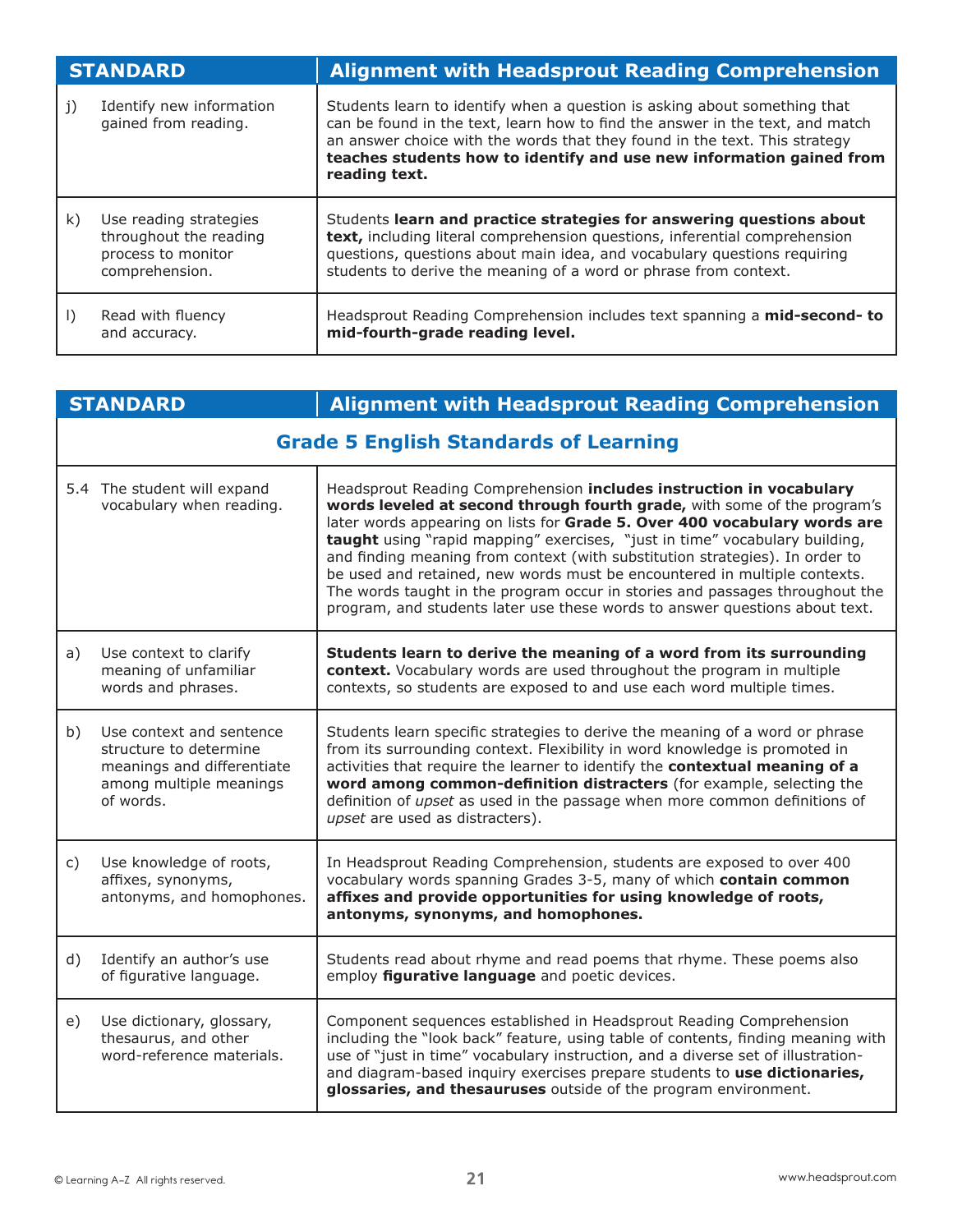| <b>STANDARD</b> |                                                                                                                        | <b>Alignment with Headsprout Reading Comprehension</b>                                                                                                                                                                                                                                                                                                                                                                                                                                                                                                           |
|-----------------|------------------------------------------------------------------------------------------------------------------------|------------------------------------------------------------------------------------------------------------------------------------------------------------------------------------------------------------------------------------------------------------------------------------------------------------------------------------------------------------------------------------------------------------------------------------------------------------------------------------------------------------------------------------------------------------------|
| f)              | Develop vocabulary by<br>listening to and reading<br>a variety of texts.                                               | Headsprout Reading Comprehension teaches 400 vocabulary words through<br>three different methods, all of which are modeled by the narrator. Chapter<br>stories provide opportunities for discussion of newly learned vocabulary<br>words, as well as applying word-meaning strategies to unfamiliar words<br>across narrative, poetic, informational, and expository text.                                                                                                                                                                                       |
| g)              | Study word meanings<br>across content areas.                                                                           | Headsprout Reading Comprehension establishes mastery of content-specific<br>vocabulary words prior to many of the story reading exercises. For<br>example, prism, spectrum, visible, and angle are taught prior to a reading<br>activity focused on the properties of light. Another example includes teaching<br>federal, judicial, executive, and legislative prior to an activity focused on<br>government.                                                                                                                                                   |
|                 | 5.5 The student will read and<br>demonstrate comprehension<br>of fictional texts, narrative<br>nonfiction, and poetry. | In Headsprout Reading Comprehension, students read three poems, six<br>stand-alone narratives, four chapter stories, twelve stand-alone expository<br>pieces, and dozens of short passages. Students learn to answer literal,<br>inferential, main idea, and derived meaning comprehension questions<br>throughout the program, across all passage types.                                                                                                                                                                                                        |
| a)              | Describe the relationship<br>between text and previously<br>read materials.                                            | In Headsprout Reading Comprehension, students learn to read a question and<br>then think about possible answers to the question based on their prior<br>knowledge and experiences. Then, they look through the passage to find<br>information ("clues") to figure out the answer to the question. The program<br>delivers further instructional guidance by teaching students that some words<br>and phrases "make you think about" other words and phrases. Then, students<br>answer questions that incorporate prior experiences and the reading<br>selection. |
| b)              | Describe character<br>development.                                                                                     | The four chapter stories, six stand-alone narratives, and one story in rhyme<br>of Headsprout Reading Comprehension provide a wide range of such literary<br>elements as plot, character, setting, and theme. Teachers may use<br>the program to engage students in exploring elements of character<br>development in greater depth.                                                                                                                                                                                                                             |
| c)              | Describe the development<br>of plot and explain the<br>resolution of conflict(s).                                      | In reading the varied stories of Headsprout Reading Comprehension, students<br>answer many questions focusing on <b>problem/conflict, resolution of</b><br>conflict, rising action, and climax. The print versions available offer many<br>opportunities for further study of these elements.                                                                                                                                                                                                                                                                    |
| d)              | Describe the characteristics<br>of free verse, rhymed, and<br>patterned poetry.                                        | Students read and respond to questions about expository text, narrative<br>text, and poetry throughout the programs, both online and in printed texts.<br>In Headsprout Reading Comprehension, students are taught to find the<br>meanings of poems.                                                                                                                                                                                                                                                                                                             |
| e)              | Describe how an author's<br>choice of vocabulary<br>contributes to the<br>author's style.                              | In Headsprout Reading Comprehension, print versions of the stories are<br>available for teachers to use in making comparisons across reading selections.<br>The depth and breadth of passage type and style allow for many routes of<br>comparison, including how vocabulary contributes to an author's style.                                                                                                                                                                                                                                                   |
| f)              | Identify and ask questions<br>that clarify various points<br>of view.                                                  | Students show success in addressing an author's opinion via prediction and<br>in connecting main idea to an author's point of view.                                                                                                                                                                                                                                                                                                                                                                                                                              |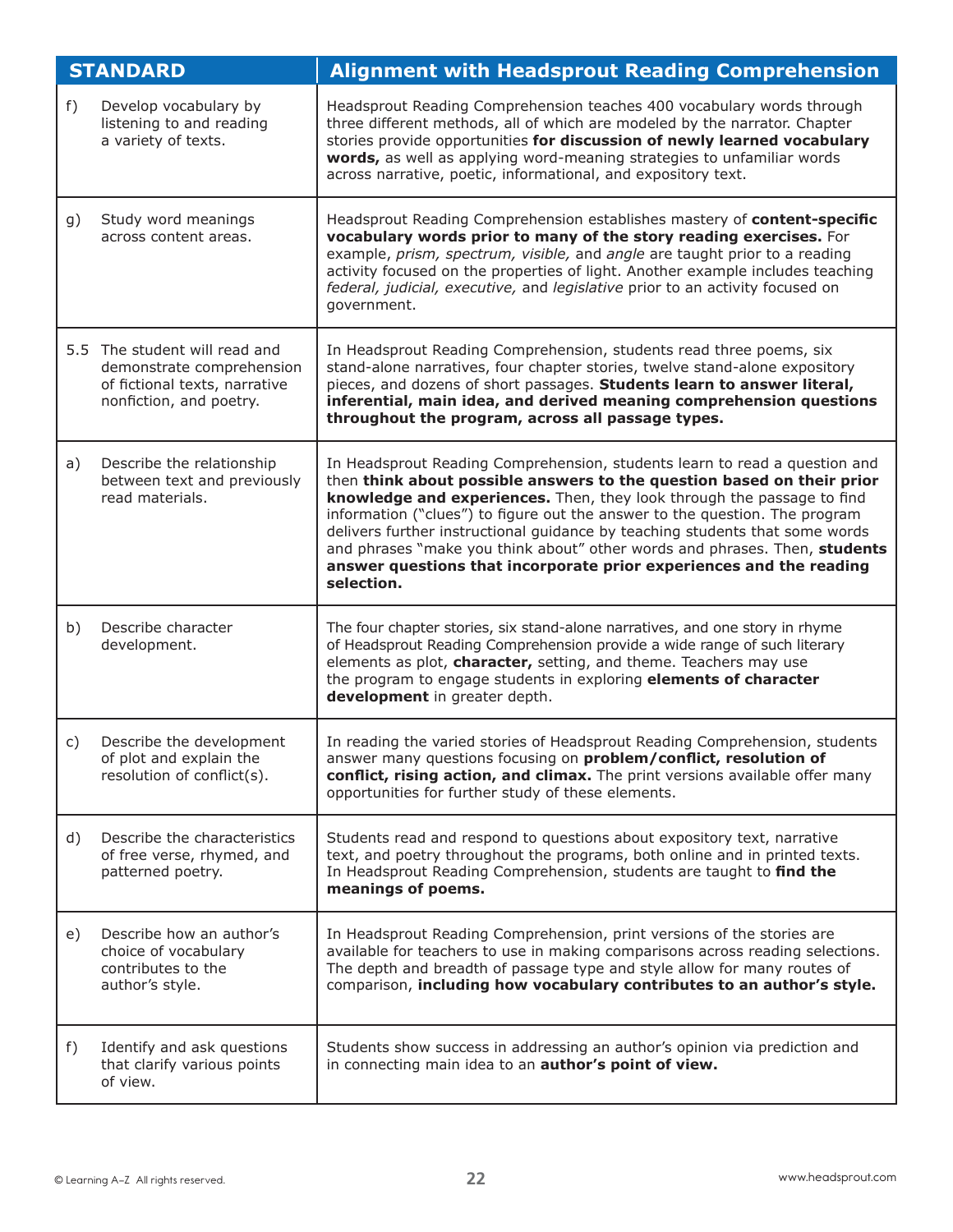| <b>STANDARD</b> |                                                                                          | <b>Alignment with Headsprout Reading Comprehension</b>                                                                                                                                                                                                                                                                                                                                                                                                                                                                                                                                                                                                             |
|-----------------|------------------------------------------------------------------------------------------|--------------------------------------------------------------------------------------------------------------------------------------------------------------------------------------------------------------------------------------------------------------------------------------------------------------------------------------------------------------------------------------------------------------------------------------------------------------------------------------------------------------------------------------------------------------------------------------------------------------------------------------------------------------------|
| g)              | Identify main idea.                                                                      | In Headsprout Reading Comprehension, students learn to identify the theme<br>(main idea) first of simple sentences, then of paragraphs, and finally of longer<br>stories and passages. Students learn to identify the main idea of a<br>passage by identifying prominent themes of individual parts and<br>determining the theme most common in the passage as a whole.<br>Students learn to use this strategy to answer several questions, including<br>"What is this passage mostly about?" and "What is another good title for this<br>story?" as well as questions about the author's purpose.                                                                 |
| h)              | Summarize supporting<br>details from text.                                               | Students first learn how to determine the theme of a portion of text, determine<br>how often that theme occurs, and ultimately decide that the most common<br>theme is what the paragraph or passage is "mostly about." This process<br>requires that students first identify supporting details and then draw<br>conclusions about the main idea of the passage.                                                                                                                                                                                                                                                                                                  |
| i)              | Draw conclusions and<br>make inferences from text.                                       | Headsprout Reading Comprehension teaches that inferential comprehension<br>questions are those in which the answer is not explicitly stated in the text.<br>The student must make an inference based on the text. For example,<br>the inference may involve identifying synonyms or using pieces of information<br>to predict what will happen or to determine how a character feels. Students<br>learn to identify when a question is asking about an inference (when the<br>answer is not clearly shown), how to find "clue words" in the text that will help<br>them answer the question, and then to match an answer choice with the clue<br>words they found. |
| j)              | Identify cause and<br>effect relationships.                                              | In Headsprout Reading Comprehension, students first learn to put common<br>everyday events in order and then learn and practice putting events from a<br>story in order. Students practice working with the order of events by working<br>with sequence diagrams and by answering questions about events that<br>happened first, next, last, before, and after other events. The wide array of<br>stories and passages provide numerous opportunities to identify additional<br>cause/effect relationships.                                                                                                                                                        |
| k)              | Make, confirm, or<br>revise predictions.                                                 | Headsprout Reading Comprehension's later literary passages include instruction<br>and practice in making complex inferences involving prediction, likelihood,<br>sequence, and word meaning.                                                                                                                                                                                                                                                                                                                                                                                                                                                                       |
| $\vert$ )       | Use reading strategies<br>throughout the reading<br>process to monitor<br>comprehension. | Students learn and practice strategies for answering questions about<br>text, including literal comprehension questions, inferential comprehension<br>questions, questions about main idea, and vocabulary questions requiring<br>students to derive the meaning of a word or phrase from context.                                                                                                                                                                                                                                                                                                                                                                 |
| m)              | Read with fluency<br>and accuracy.                                                       | Headsprout Reading Comprehension includes text spanning a mid-second- to<br>mid-fourth-grade reading level.                                                                                                                                                                                                                                                                                                                                                                                                                                                                                                                                                        |
|                 | 5.6 The student will read and<br>demonstrate comprehension<br>of nonfiction texts.       | Headsprout Reading Comprehension includes four chapter stories, six additional<br>narrative pieces, and twelve expository pieces covering varied topics in<br>science, math, and social studies. Test level spans a mid-second- to mid-<br>fourth-grade level.                                                                                                                                                                                                                                                                                                                                                                                                     |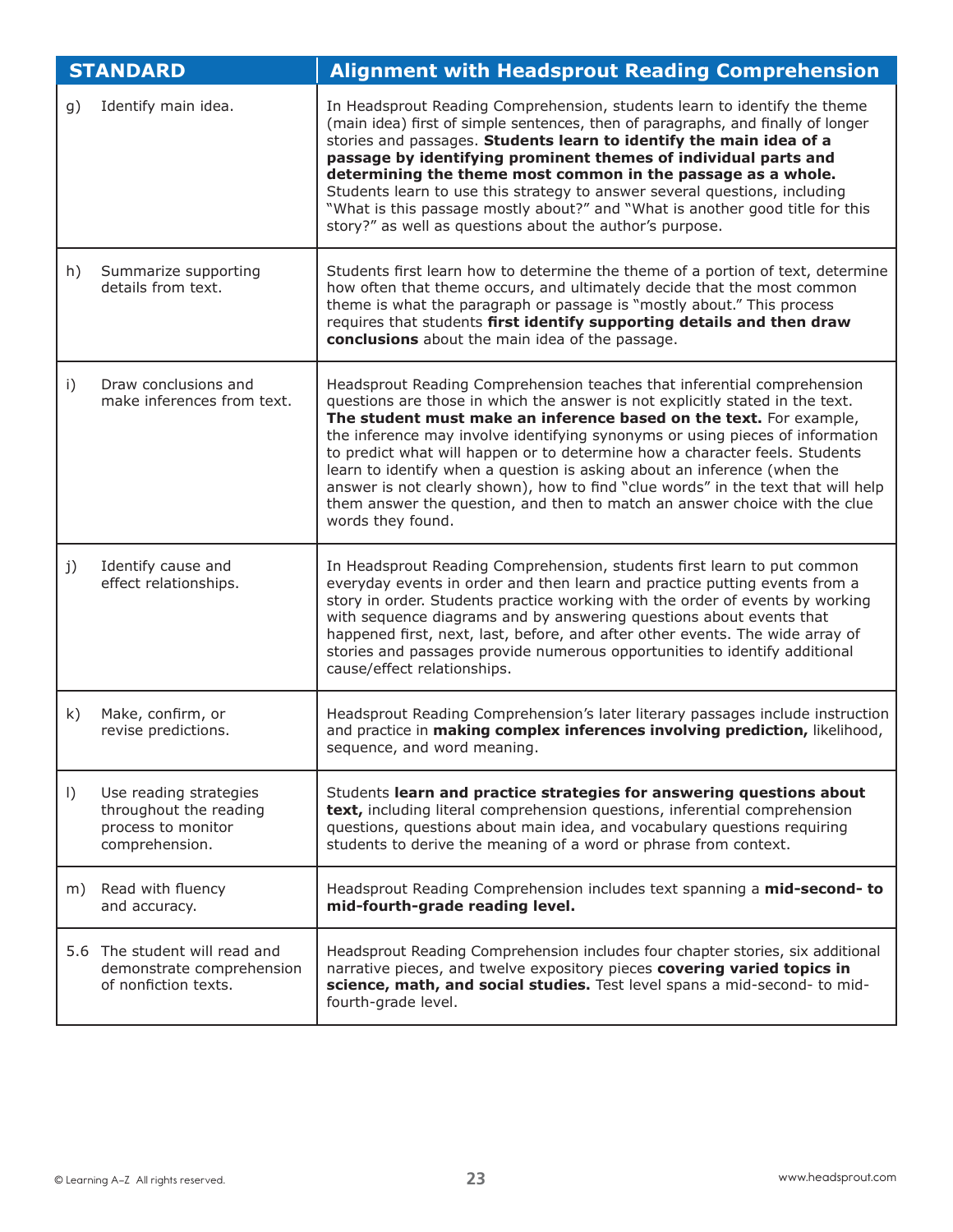|    | <b>STANDARD</b>                                                                                                                               | <b>Alignment with Headsprout Reading Comprehension</b>                                                                                                                                                                                                                                                                                                                                                                                                                                                                                                                                             |
|----|-----------------------------------------------------------------------------------------------------------------------------------------------|----------------------------------------------------------------------------------------------------------------------------------------------------------------------------------------------------------------------------------------------------------------------------------------------------------------------------------------------------------------------------------------------------------------------------------------------------------------------------------------------------------------------------------------------------------------------------------------------------|
| a) | Use text organizers, such as<br>type, headings, and graphics,<br>to predict and categorize<br>information in both print and<br>digital texts. | In Headsprout Reading Comprehension, students learn to use a table of<br>contents to answer questions about key facts and information in the text.<br>The majority of lessons in Headsprout Reading Comprehension include<br>answering questions about text or resources/illustrations that accompany text.<br>Illustrations include maps, Venn diagrams, hierarchical and cluster<br>diagrams, and cross sections as well as artful depictions of characters,<br>settings, ideas, and actions.                                                                                                    |
| b) | Use prior knowledge and<br>build additional background<br>knowledge as context for<br>new learning.                                           | In Headsprout Reading Comprehension, students learn to read a question and<br>then think about possible answers to the question based on their prior<br>knowledge and experiences. Then, they look through the passage to find<br>information ("clues") to figure out the answer to the question. The program<br>delivers further instructional guidance by teaching students that some words<br>and phrases "make you think about" other words and phrases. Then, students<br>answer questions that incorporate prior experiences and the reading<br>selection.                                   |
| c) | Skim materials to develop<br>a general overview of<br>content and to locate specific<br>information.                                          | Students are taught to "look back" in the passage to find the part of<br>the reading selection that will help them answer literal, inferential, main<br>idea, and vocabulary comprehension questions. Continued experience locating<br>critical information may serve as a foundation for effectively skimming texts.                                                                                                                                                                                                                                                                              |
| d) | Identify the main idea<br>of nonfiction texts.                                                                                                | In Headsprout Reading Comprehension, students learn to identify the theme<br>(main idea) first of simple sentences, then of paragraphs, and finally of longer<br>stories and passages. Students learn to identify the main idea of a<br>passage by identifying prominent themes of individual parts and<br>determining the theme most common in the passage as a whole.<br>Students learn to use this strategy to answer several questions, including<br>"What is this passage mostly about?" and "What is another good title for this<br>story?" as well as questions about the author's purpose. |
| e) | Summarize supporting<br>details in nonfiction texts.                                                                                          | Students first learn how to determine the theme of a portion of text, determine<br>how often that theme occurs, and ultimately decide that the most common<br>theme is what the paragraph or passage is "mostly about." This process<br>requires that students first identify supporting details and then draw<br>conclusions about the main idea of the passage.                                                                                                                                                                                                                                  |
| f) | Identify structural patterns<br>found in nonfiction.                                                                                          | Students gain extensive experience working with maps, Venn diagrams,<br>hierarchical and cluster diagrams, cross sections, and other graphical<br>representations of the external environment. Such features are commonly used<br>to supplement nonfiction texts of all types.                                                                                                                                                                                                                                                                                                                     |
| g) | Locate information to support<br>opinions, predictions, and<br>conclusions.                                                                   | Students are taught to "look back" in the passage to find the part of the<br>reading selection that will help them answer literal, inferential, main idea,<br>and vocabulary comprehension questions. Students are instructed to first<br>identify which comprehension strategy must be used to answer a question<br>(e.g., "What is this question asking you to do?"), cite the text by clicking<br>on the part of the passage that will help answer the question, and then select<br>the appropriate answer.                                                                                     |
| h) | Identify cause and effect<br>relationships following<br>transition words signaling<br>the pattern.                                            | In Headsprout Reading Comprehension, students first learn to put common<br>everyday events in order and then learn and practice putting events from a<br>story in order. Students practice working with the order of events by working<br>with sequence diagrams and by answering questions about events that happened<br>first, next, last, before, and after other events. The wide array of stories and<br>passages provide numerous opportunities to identify additional cause/effect<br>relationships.                                                                                        |